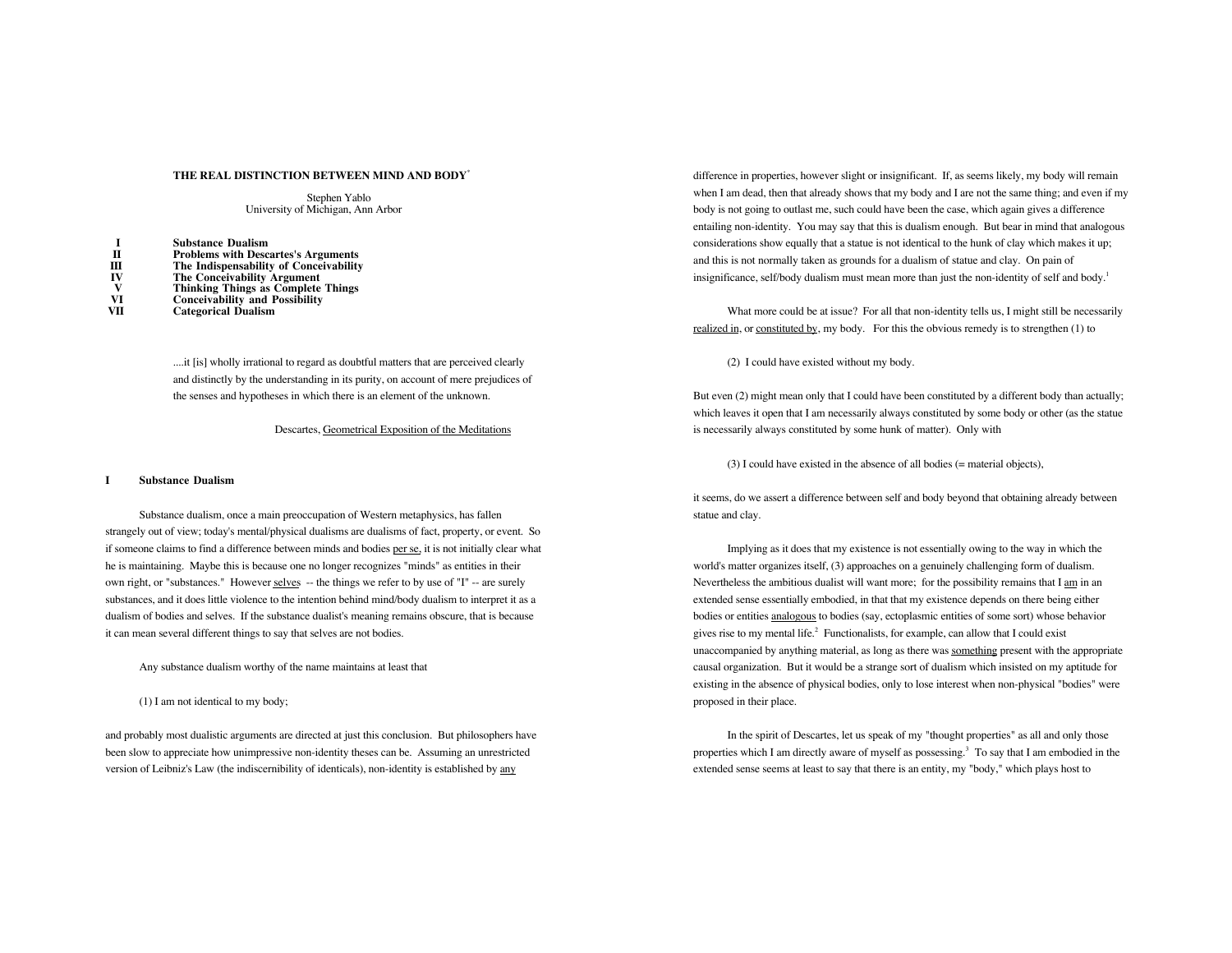activities of which I am not directly aware, which activities somehow subserve my state of consciousness. Since these activities are not objects of direct awareness, they ought presumably to be reflected in properties which I possess in excess of my thought properties. So the truth of

(4) I could have existed with my thought properties alone,

should have the consequence that I am capable of existing not only without material things, but in a purely mental condition (ie., without benefit of anything outside my consciousness). Indeed in a situation in which I possess my thought properties only, it would seem that I exist not just without benefit of anything outside my consciousness, but in the complete absence of any such thing. In recognition of this, we can strengthen (4) to

(5) I could have existed, in isolation, with my thought properties alone,

understood to mean that I could have existed with my thought properties alone and in the company of no other particulars (or at least none which are not part of me).

What more could be wanted? Notice that (4) and (5) speak only to how things could have been with me, not, or not directly, to how they are. In particular, (4) does not rule it out that as matters stand, I am constituted by my body, nor even that my body and I are, in the actual circumstances, exactly alike in every ordinary respect. Compatibly with (4) and (5), I might be indistinguishable from my body in point of size, shape, weight, etc., and my body might share all my feelings, thoughts, and desires.

Suppose we call a property categorical if its possession by a thing speaks exclusively to what it is like in the actual circumstances, irrespective of how it would, could, must, or might have been (naively, my thought properties are predominantly if not exclusively categorical, and so are most if not all of the traditional primary qualities); and hypothetical if it depends on a thing's liability to have been in a certain way different than it is actually (so dispositional, counterfactual, and modal properties, whether mental or physical, are hypothetical).<sup>4</sup> Then the difficulty with (4) and (5) is that it they seem to express a merely hypothetical difference between myself and my body, whereas an ambitious dualism will want to find us categorically unlike. Either I do not possess my body's categorical physical properties, like that of taking up space; or my body does not possess my categorical mental properties, like that of experiencing pain; or both.

Beware of taking the point too far; no reasonable dualist believes that I have no categorical physical characteristics, or that my body has no categorical mental properties. Obviously we do. Even if I do not occupy space myself, I do have the physical property of coexisting, and presumably interacting, with something which does (my body); and my body, though perhaps not itself experiencing pain, coexists, and interacts, with something in which pain authentically resides (myself). Thus the claim must be that my categorical physical properties, and my body's categorical mental properties, are always extrinsic (P is intrinsic to  $\bar{x}$  if  $\bar{x}$ 's possession of P speaks exclusively to what x is like in itself, without regard to what may be going on outside of x, and extrinsic otherwise). From this it is a short step to

(6) All of my intrinsic, categorical, properties are mental rather than physical,

and

(7) All of my body's intrinsic, categorical, properties are physical rather than mental.

Assuming that my intrinsic, categorical mental properties are exactly my thought properties, the relation between (4) and (6) is as follows: where (4) postulates a counterfactual condition in which I exist with just my thought properties, (6) says that my actual condition is in all intrinsic, categorical, respects indiscernible from that counterfactual condition of pure disembodiment.

No doubt the exercise could be taken further. For example, (6) and (7) are somewhat overstated. Even the most extreme dualist will admit that she has  $(e.g.)$  her existence, and her duration, intrinsically; and these are not plausibly regarded as mental properties. But this is not something we need to bother about just now (see note 15). Another thing we will be leaving aside is the articulation of still stronger versions of dualism, for example the necessitations of (6) and/or  $(7)$ .<sup>5</sup> What I want to ask now is whether dualism in any of these forms, but especially the fourth, fifth, sixth, and seventh, has any chance of being true.

Subject to correction by Descartes scholars, most of us suppose that Descartes maintained dualism in all the versions given. Unfortunately, his principal argument is nowadays seen as bordering on hopeless, and this on the basis of a single apparently decisive objection, roughly to the effect that de re conceivability is a defective guide to de re possibility.

In this paper, I want to pursue two ideas. The first is that Descartes's argument cannot be faulted simply for relying on an inference from de re conceivability to de re possibility; that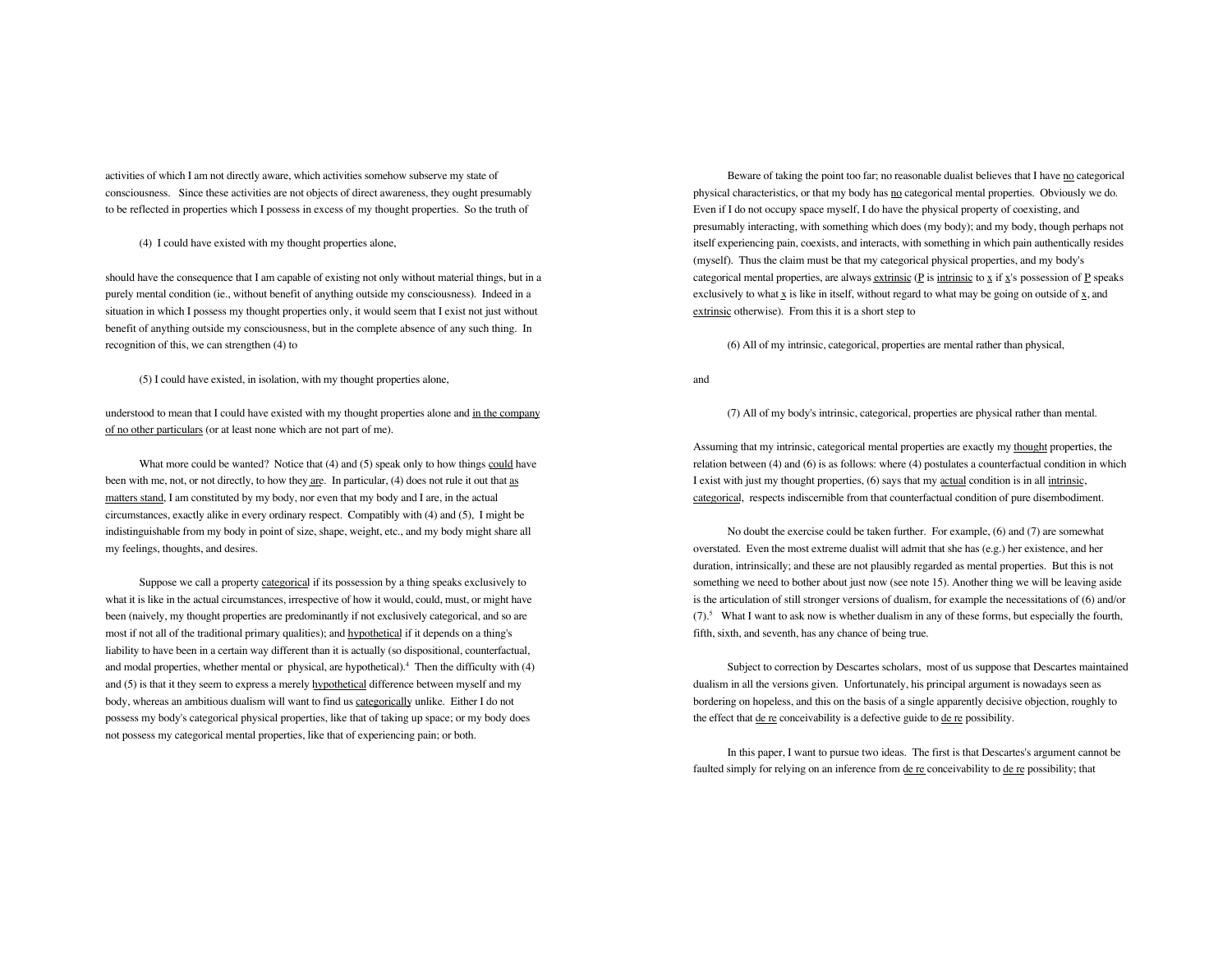inference is implicated in too many de re modal claims routinely accepted without qualm or question. So the standard objection needs refinement: even if some de re conceivability intuitions justify de re modal conclusions, others do not, and when the differences are spelled out, Descartes's argument emerges as unpersuasive. The paper's second idea is that, to the contrary, the more the differences are spelled out, the better Descartes's argument looks.

## **II Standard Problems with Descartes's Arguments**

Descartes believed that he was importantly different from his body, and offered what looks like a variety of arguments for this conclusion. Some of these are less plausible than others. In The Search After Truth, there are indications of the much ridiculed "argument from doubt:" I am not a body, "otherwise if I had doubts about my body, I would also have doubts about myself, and I cannot have doubts about that" (CSM II, 412; AT X, 518). Since I can doubt that my body exists, but not that I do, I am distinct from my body.

Whether Descartes intended precisely this argument or not, it is plainly fallacious, on any readily imaginable interpretation. Perhaps Descartes is reasoning as follows:

#### Argument A

| (1) I can doubt that my body exists, but not that I do. | (A) |
|---------------------------------------------------------|-----|
| (2) Therefore my body and I have different properties.  | (1) |
| (3) Therefore I am not identical with my body.          | (2) |

However (2) follows from (1) only if "I can doubt that x exists" expresses a property of x; which, to judge by its admitted referential opacity, it appears not to do.

On the road to Descartes's true argument is a reading which replaces doubt with rational doubt:

#### Argument B

| (1) It is not irrational for me to doubt that my body exists while believing that I do. | (A)   |
|-----------------------------------------------------------------------------------------|-------|
| (2) If I was identical to my body, this would be irrational.                            | (A)   |
| (3) Therefore I am not identical to my body.                                            | (1,2) |

Again, there is a problem with the second step. Even if my self and body are identical, reason does not constrain me from feeling doubts about my body which I am unwilling to extend to myself, provided that I am unaware of their identity, and unaware more generally that it is impossible for the one to exist without the other. Before I can draw any conclusions from the rational permissibility of doubting body but not self, I need assurances that my essential properties cannot but make themselves felt in my self-conception. Without these assurances, that I am not irrational in maintaining contrasting attitudes toward self and body is as likely due to my ignorance of my true nature as to anything else. Yet if the assurances are somehow obtained, then I already have my conclusion and the argument is no longer needed. For if I am unaware of being essentially accompanied by my body, then I am not; and so we are distinct.

Even if the argument from doubt cannot fairly be attributed to Descartes (as is sometimes alleged), his other and more canonical arguments for the mind/body distinction appear to incorporate a similar fallacy. Thus the crucial assumption of the "Sixth Meditation"'s dualistic argument is that

the fact that I can clearly and distinctly understand one thing apart from another is enough to make me certain that the two things are distinct, since they are capable of being separated, at least by God (CSM II, 54; AT VII, 78).

Since I can understand, or conceive, myself clearly and distinctly apart from my body, I and my body "are capable of being separated;" hence we are not identical. As an initial guess about what is going on here, consider:<sup>6</sup>

#### Argument C

| (1) I can conceive myself as existing without my body.                | (A)   |  |
|-----------------------------------------------------------------------|-------|--|
| (2) If I can conceive x as existing without y, x can exist without y. | (A)   |  |
| (3) So it is possible for me to exist without my body.                | (1,2) |  |
| (4) So I am not identical to my body.                                 | (3)   |  |

Before asking what might be wrong with this argument, notice an important respect in which it improves on the argument from doubt. All that that argument can hope to establish is that I am not identical to my body. But this goes hardly any distance towards justifying the grand claims of Descartes's dualistic metaphysics: that I am capable of existing without my body, that I am capable of existing without any body, that I am unextended, and so on. Although argument (C) terminates in the non-identity thesis, it reaches it by way of the significantly stronger thesis that I am capable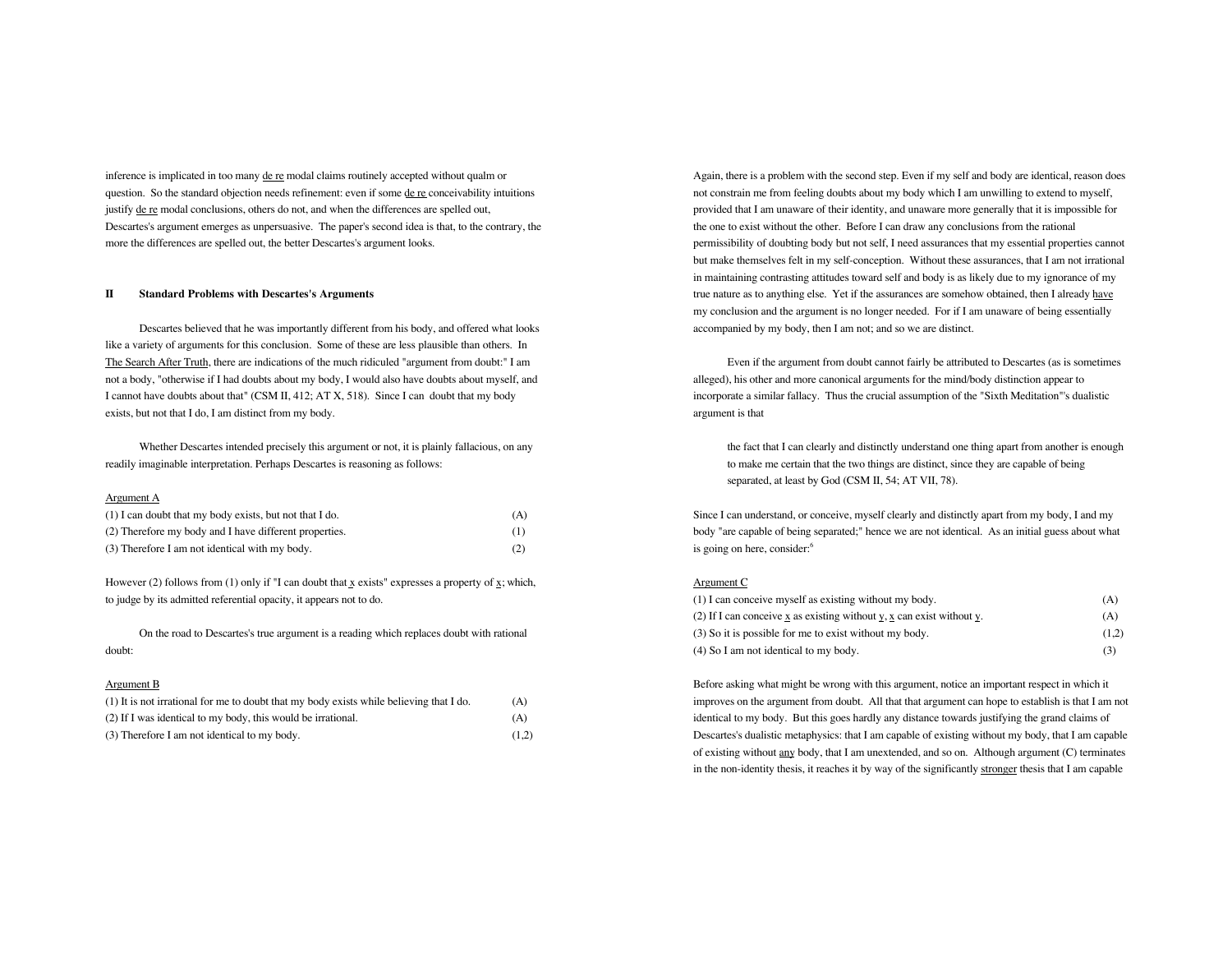of existing without my body (and it would not significantly detract from the argument's plausibility if instead of "my body," we had written throughout "any body.") So if it could be made to work, this argument might yield a dualism worth bothering about.

 Nevertheless it seems not to work, and for essentially the same reason as before. According to (2), if I can conceive x as existing without y, then it can really exist without y. But this is plausible only if I can be sure that I am not, in this act of conception, overlooking an essential property of x which renders its existence without y problematic or impossible. As Sydney Shoemaker expresses the point, the argument

.....involves a confusion of a certain sort of epistemic possibility with metaphysical possibility. In the sense in which it is true that I can conceive myself existing in disembodied form, this comes to the fact that it is compatible with what I know about my essential nature (supposing that I do not know that I am an essentially material being) that I should exist in disembodied form. From this it does not follow that my essential nature is in fact such as to permit me to exist in disembodied form.<sup>7</sup>

Absent prior assurances that his potential for independent existence is not obstructed by unappreciated necessary connections, Descartes is in no position to argue from separability in thought to separability in fact.

Because of difficulties like these, not many philosophers would concede Descartes's claim to have established even so much as his distinctness from his body, much less any interesting form of dualism. The problem with Descartes's approach is supposed to be one of principle rather than detail; with the result that most philosophers would now be gravely suspicious of any epistemic argument for dualistic conclusions.

#### **III The Indispensability of Conceivability**

Then what kind of argument is available to the dualist? Encouraged by recent advances in modal semantics and metaphysics, modern dualists prefer to base their conclusions in modal rather than epistemic premises.

No doubt this is an advance of some sort, but it has worrisome aspects. For one, it ignores that the modal premises stand themselves in need of support, which typically they find in

conceivability considerations of the sort that Descartes is faulted for having taken seriously. Insofar as they suppress the role of conceivability in modern-day modal arguments, today's dualists let themselves off the hook on which they hoisted Descartes. Secondly, once the indispensability of conceivability intuitions is allowed, explanations will be required of how it is that some such intuitions may be relied on, even if others cannot. Thus grant that the ancients' ability to conceive (say) heat without motion should not have been taken, even by them, to establish that this was possible. Even so, that I can conceive of myself existing without the Washington Monument, does seem prima facie to indicate that the one could have existed without the other (or else how do I know that it could?). Presumably there are some unobvious principles at work here that would explain why the one intuition may be relied on, though the other may not. And so far, nothing rules out that when the operative principles are discovered, Cartesian conceivability intuitions will be vindicated.

As already explained, the usual charge against Descartes's argument from his ability to (clearly and distinctly) conceive x as existing without y, to the conclusion that x can exist without y, is that it seems just to take it for granted that x's essential properties do not go beyond those of which Descartes is aware. Objections of this kind were put to Descartes repeatedly, most notably by Caterus in the First Objections and by Arnauld in the Fourth. Arnauld asks,

How does it follow, from the fact that he is aware of nothing else belonging to his essence, that nothing else does in fact belong to it? (CSM II, 140; AT VII, 199),

# complaining that

if the major premise of this syllogism [that the conceivability of x without y shows the possibility of  $\bar{x}$  without  $\bar{y}$  is to be true, it must be taken to apply not to any kind of knowledge of a thing, nor even to clear and distinct knowledge; it must apply solely to knowledge which is adequate (CSM II, 140; AT VII, 200; interpolation mine),

where here "adequate knowledge" of a thing is knowledge that embraces all the thing's properties (or at least all its essential properties).<sup>8</sup>

Undeniably this looks like an extremely strong objection, maybe even decisive. How wonderful then that Descartes had the chance to hear it and respond. But before looking at what he says, it's important to see that the problem, if there is one, is extremely general. To be consistent, Arnauld should hold that all de re conceivability intuitions are suspect, unless the ideas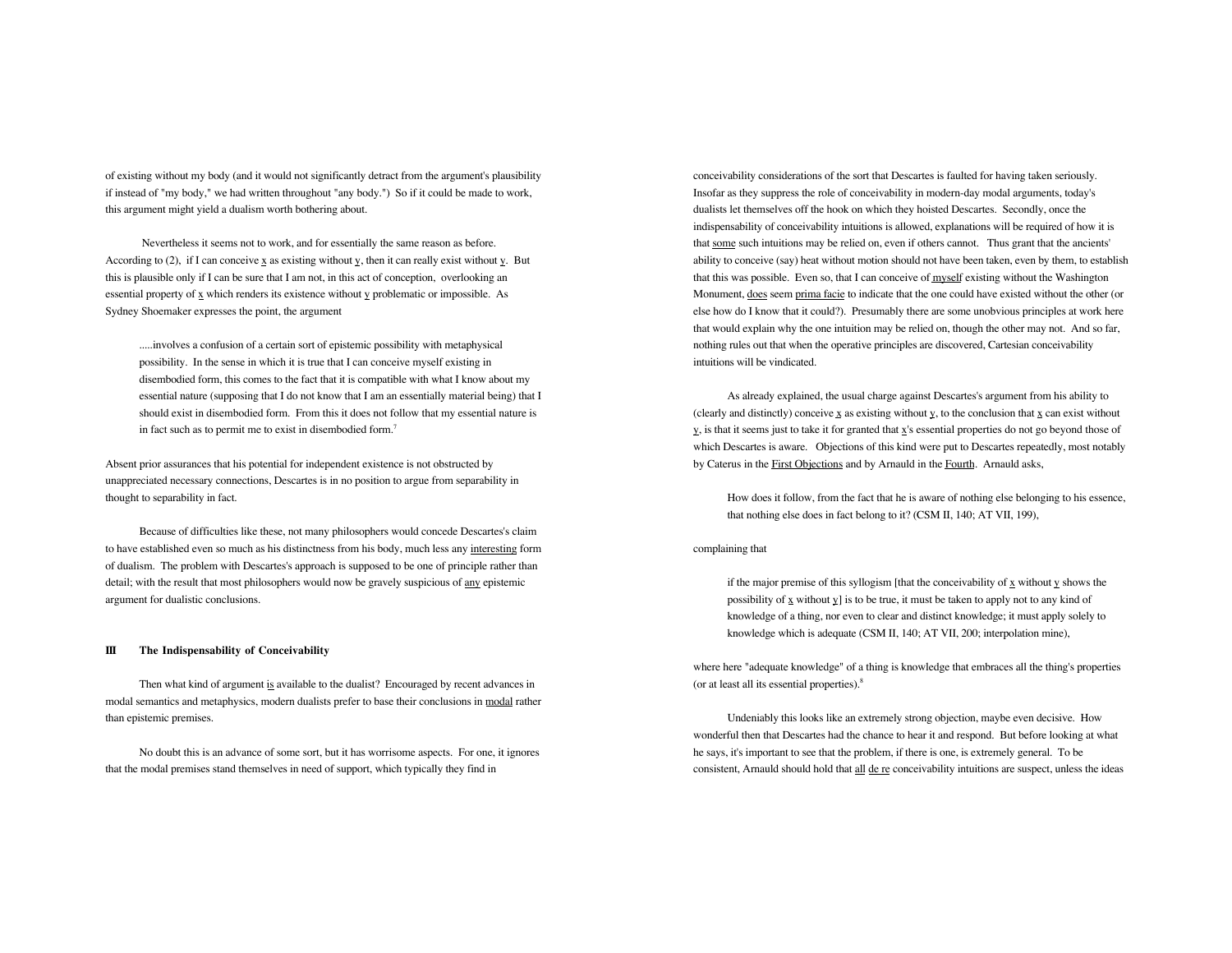employed are certifiable in advance as adequate, ie., as embracing all properties, or at least all essential properties, of their objects. What is not often noticed is that if he is right in this, then an enormous part of our de re modal thinking falls under suspicion.

Distinguish two types of de re modal claim: positive claims, to the effect that something x has a property Q essentially; and negative claims, to the effect that something y has a property R only inessentially or accidentally. Naturally it is the positive claims which have attracted all the attention (e.g., natural kinds have their deepest explanatory features essentially, artifacts have their original matter essentially, etc.). But it is sometimes just as important if something has a property only accidentally (if, for example, people have their personalities, or their genders, only accidentally); and even where it is not important, it is often true, and often, apparently, known to be true. No one would doubt of herself that (e.g.) she could have been born on a different day than actually; and outside of philosophy, no one would question that we know such things. But how do we know them, if not by way of conceiving ourselves without the relevant properties, and finding no difficulty in the conception?

What gives this question its force is the specter of an Arnauldian skeptic who argues from the possible inadequacy of my self-conception, to the conclusion that I am in no position to rule out even such obviously absurd essentialist hypotheses as that I am essentially born on September 30, 1957. If I might, unbeknownst to myself, be essentially accompanied by my body, however clearly I seem to be able to conceive myself without it, why might I not equally be essentially born on that day, however clearly I seem to be able to conceive myself born a day earlier or later? In both cases, the skeptic continues, I have no basis to question the deviant hypotheses unless I have prior assurances that my self-conception embraces all my essential properties. Yet how could I?

In a curious way, this sort of objection reverses a more familiar challenge to positive de re modal claims. Suppose I assert that something  $\bar{x}$  has some property  $\bar{Q}$  essentially, e.g., that this bit of water essentially contains hydrogen. Of course, I might be wrong in supposing that this, or any, water contains hydrogen at all. But now I am interested in the allegation that I might be wrong in another way: I am right that this, like all, water actually contains hydrogen, but wrong that it could not have been hydrogen-free. In possible worlds very like this one, it is agreed, it does contain hydrogen; but it is alleged that there may also be worlds in which it contains only oxygen and helium, and yet other worlds in which it contains only helium and aluminum, or helium and aluminum and lead.

Naturally you complain that no grounds have been given for thinking this possible; but then no grounds have been given for thinking it impossible either, and claim was only that it was possible for all you know. After all, once you have picked  $x$  out, what essential properties it has is no longer in your hands, but depends entirely on what sorts of counterfactual changes x can as a matter of objective modal fact tolerate. How could anything in your way of conceiving x rule out that the thing in itself is capable of more extreme departures from its actual condition than you had imagined?

Postpone for now the question whether this is a cogent thought, and notice the parallel with Arnauld. Where the present objection is that one cannot rationally exclude that the object of thought has fewer essential properties than contemplated, Arnauld contends that one cannot rationally exclude that it has more essential properties than contemplated. To answer either objection would be to explain what licenses us in reasoning from premises about what we can conceive of a thing to conclusions about what is possible for it. But let us concentrate on the Arnauldian worry that what I seem able to conceive regarding x provides no firm basis for excluding properties from x's essence.

Actually, there is a certain irony in Arnauld's position. Leibniz, in his correspondence with Arnauld, alleges that the essence of a thing x embraces all of x's properties whatsoever. Since Adam is such that Peter denied Christ some thousands of years after his death, this holds essentially of Adam, who would accordingly not have existed had Peter not gone on to be disloyal:

if in the life of some person and even in this entire universe something were to proceed in a different way from what it does, nothing would prevent us saying that it would be another person or another possible universe that God would have chosen. It would thus truly be another individual...(LAC, 60, my emphasis).

Unsurprisingly Arnauld objects:

........I find in myself the concept of an individual nature, since I find there the concept of myself. I have only to consult it, therefore, to know what is contained in this individual concept....I can think that I shall or shall not take a particular journey, while remaining very much assured that neither one nor the other will prevent my being myself. So I remain very much assured that neither one nor the other is included in the individual concept of myself......(LAC, 32-33).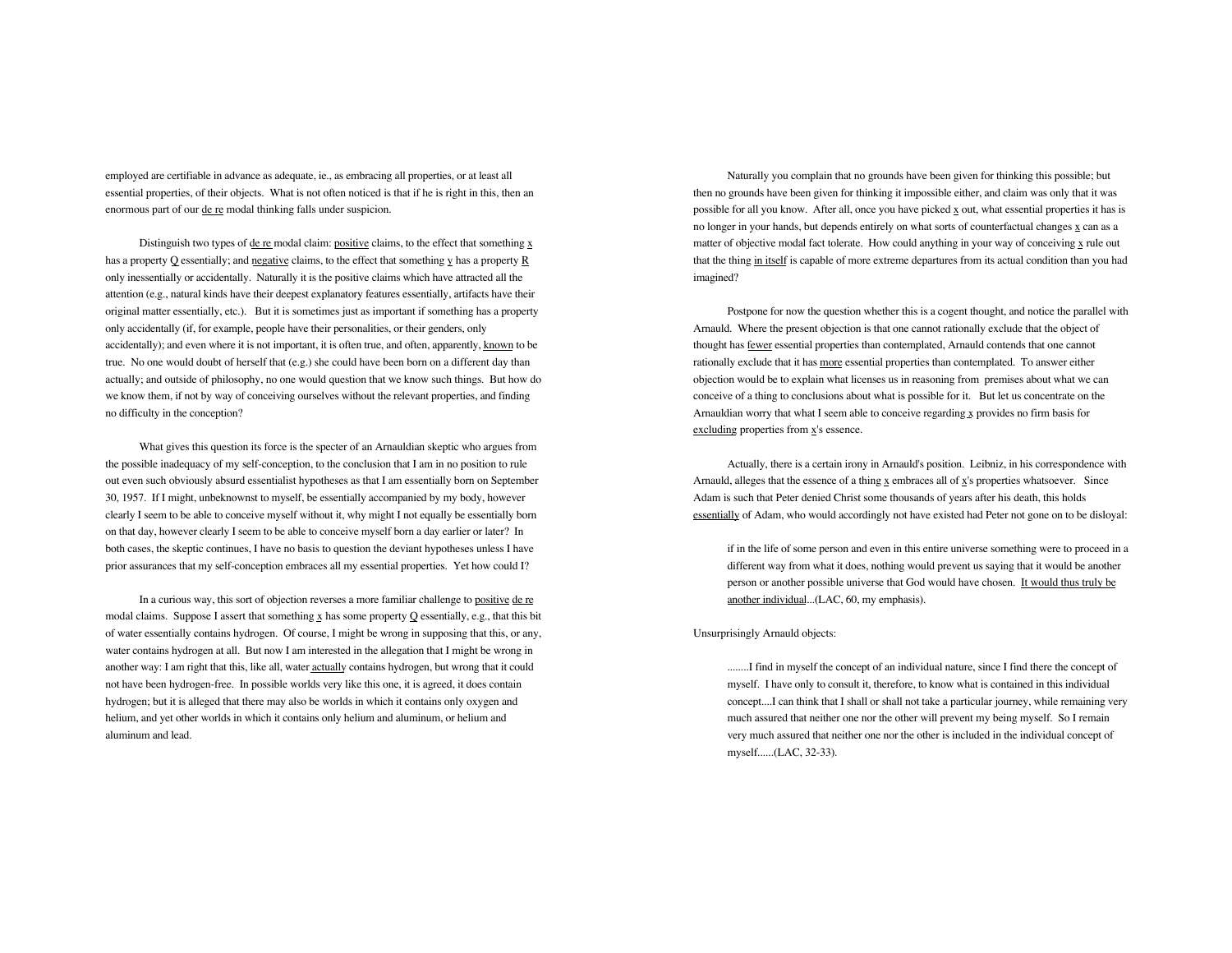Within limits, it seems obvious, we share Arnauld's assurance. Nobody seriously imagines that it is essential to Arnauld to take, or essential to him not to take, the journey. Still it is hard to see what entitles him to the assurance that "neither one nor the other will prevent me from being myself." How does Arnauld know that his idea is adequate, i.e., that he is aware of all of his essential properties?<sup>9</sup>

Take the Arnauldian skeptic to be the one who questions Descartes's right to reason from separability in conjecture to separability in fact, on the basis that our concepts may for all we know be inadequate; and take the Arnauldian believer to the one who maintains, against Leibniz, that properly conducted thought experiments can support de re inessentialist conclusions. If the skeptic's doubts are allowed to stand, then it is not obvious how the believer can hope to refute Leibniz's suggestion that my essence takes in all my properties whatsoever! Yet surely we side here with the believer. Even without an answer to the skeptic, I think we feel that that he must be wrong. Somehow or other, I must be in a position to refute the suggestion that I am essentially born on the day of my actual birth, or, even more unbelievably, essentially surrounded by the entire course of actual history.

#### **IV The Conceivability Argument**

What I want to investigate is whether Descartes had even the beginnings of an answer to the Arnauldian skeptic. For this the natural starting point is Descartes's historical controversy with Arnauld, which centers on the conceivability/possibility principle that

If I can conceive of x as lacking some property S, then it is possible for x to exist without S.

For such a principle to be valid, Arnauld thinks, it "must be taken to apply not to any kind of knowledge of a thing, nor even to clear and distinct knowledge; it must apply solely to knowledge which is adequate" (CSM II, 140; AT VII, 200). In response, Descartes appears willing to grant that the mere conceivability, even the clear and distinct conceivability, of x as lacking some property  $S$  is not itself convincing evidence of  $S$ 's inessentiality. As Arnauld suggests,  $\overline{X}$  must be conceived in a suitably comprehensive manner:

a real distinction cannot be inferred from the fact that one thing is conceived apart from another by an abstraction of the intellect when it conceives the thing inadequately. It can be inferred only if we understand one thing apart from another completely, or as a complete thing (CSM II, 155; AT VII, 220).

(Cf. also CSM II, 86; AT VII, 121.) But in Descartes's view, Arnauld is wrong to think that our conception needs to be certifiable in advance as "adequate" (CSM II, 155; AT VII, 220). Admittedly, he may have given a contrary impression when he said that a real distinction could not be inferred by "an abstraction of the intellect when it conceives a thing inadequately;" but he

did not think this would be taken to imply that adequate knowledge was required...All I meant was that we need the sort of knowledge that we have not ourselves made inadequate by an abstraction of the intellect (CSM II, 155-6; AT VII, 221).

To the question, what manner of conception is required if we are to be able to rely on the inference from conceivability to possibility? Descartes therefore answers that we should conceive  $\underline{x}$ "completely, or as a complete thing;" to which it appears to be a corollary that our conception of x, even if not adequate in Arnauld's sense, is free at least of that specific type of inadequacy engendered by intellectual abstraction.

In his day as in our own, Descartes's readers have sensed a confusion in his writings between (i) a conception of myself in which I do not credit myself with corporeal features, and (ii) a conception of myself as lacking in corporeal features. Sometimes it is said that only the former conception is claimed by, or even available to, Descartes; though it is the latter he needs to argue for the possibility of disembodiment. But Descartes could hardly be clearer that he possesses a self-conception of type (ii); and his repeated insistence on the importance of "complete conception," and the avoidance of "abstraction," is, as we will see, directed against just the confusion to which he is so often thought to have succumbed.

To conceive something in a complete manner, Descartes explains, he "must understand the thing well enough to know that my understanding is complete;" and his understanding of a thing x is called "complete" if and only if he understands x "to be a complete thing" (CSM II, 156; AT VII, 221). On its face, this could hardly look less enlightening; but let us pursue it. In general, Descartes calls a thing complete if and only if it is a substance, that is, it is capable of existing on its own (or, since nothing can exist without God's concurrence, capable of existing unaccompanied by anything but God).<sup>10</sup> Intriguingly, though, he here gives a more elaborate explanation, in which epistemological considerations come strikingly to the fore: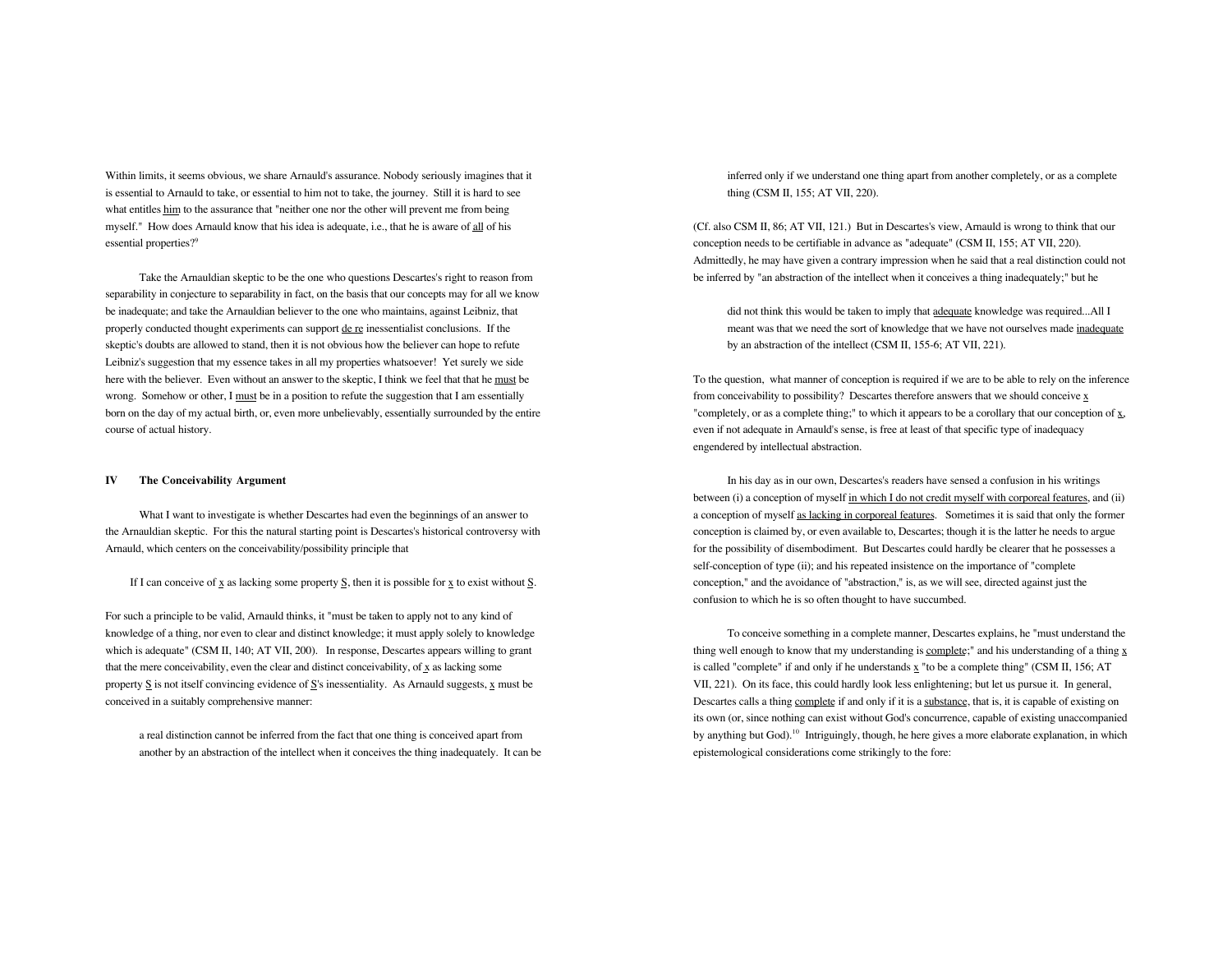.... by a 'complete thing' I simply mean a substance endowed with the forms or attributes which enable me to recognize that it is a substance (CSM II, 156; AT VII, 221; emphasis mine).

From this it appears that a complete thing is a substance taken together with a set of its properties meeting some further epistemological condition. And the condition is, that those properties should enable him to recognize their bearer as a substance.

Initially, at least, this is extremely puzzling. In Descartes's view, substances are never directly apprehended, but only by way of their properties (CSM II, 124; AT VII, 176); and whenever we apprehend a property, we may infer that there is a substance in which it inheres (CSM I, 210; AT VIIIA, 25). So when Descartes speaks of "forms or attributes which enable me to recognize that it is a substance," he cannot, on pain of triviality, mean simply "forms or attributes which convince me that there is a substance about" (all properties do that much). Instead, the properties with which the substance is to be thought of as endowed should present to me the substance in a way that allows me not merely to recognize that a substance is there, but also that it is a substance. Since to be a substance is to be capable of solitary existence, the obvious thought is that  $x$  is recognizable  $\overline{a}$  as a substance, if and only if it is presented by way of properties which reveal to me how it is that x is capable of existing by itself. In other words, the properties by which  $\bar{x}$  is presented are such that I find it intelligible that it should exist with those properties alone, in the absence, specifically, of any further properties such as might require the existence of some other substance. If and only if  $x$  is thus presented, do I conceive it in a complete manner, or as a complete thing.<sup>11</sup>

Separability in conjecture does not argue for separability in fact if "one thing is conceived apart from another by an abstraction of the intellect which conceives the thing inadequately.... [but] only if we understand one thing apart from another completely, or as a complete thing" (CSM II, 155; AT VII, 220). Thus complete conceivers "need the sort of knowledge that we have not ourselves made inadequate by an abstraction of the intellect" (CSM II, 156; AT VII, 221).<sup>12</sup> Intellectual abstraction is explained in a letter to Gibieuf; it

...consist[s] in my turning my thought away from one part of the contents of [a] richer idea the better to apply it to another part with greater attention.....I can easily recognize this abstraction afterwards when I look to see whether I have derived the idea......from some richer idea within myself, to which it is joined in such a way that although one can think of

the one without paying any attention to the other, it is impossible to deny one of the other when one thinks of both together (K, 123).

Abstraction, then, consists in prescinding from some aspect of an idea, such that one cannot deny the ignored aspect "when one thinks of both together." Thus it is important that Descartes thinks that he can avoid this with the ideas of himself and his body:

If I said simply that the idea which I have of my soul does not represent it to me as being dependent on a body....., this would be merely an abstraction, from which I could form only a negative argument, which would be unsound. But I say that this idea represents it to me as a substance which can exist even though everything belonging to body be excluded from it; from which I form a positive argument, and conclude that it can exist without the body (K, 152).

Evidently Descartes sees the reliability of his modal intuition as hinging on his avoidance of abstraction in favor of exclusion; and, as we know, he attaches a similar significance to his employment of a complete idea of self. Unsurprisingly, then, the completeness of his selfconception as a thinking thing is strongly associated with his ability to exclude his bodily aspects therefrom:

...the idea of a substance with its extension and shape is a complete idea, because I can conceive it alone, and deny of it everything else of which I have an idea. Now it seems to me very clear that the idea which I have of a thinking substance is complete in this sense, and that I have in my mind no other idea which is prior to it and joined to it in such a way that I cannot think of the two together while denying the one of the other; for if there was any such within me, I must necessarily know it (K, 124).

(Cf., also K, 109). So when Descartes tells us that in conceiving himself as a thinking thing, his idea of himself is complete, he means at least that he is capable not only of prescinding from thoughts of body in conceiving of himself, but of conceiving himself as lacking in bodily aspects.

Now we should ask, exactly how is this supposed to contribute to the reliability of Descartes's modal intuition? Abstraction is not, for Descartes, always and everywhere a bad thing. In Rules for the Direction of the Mind, he emphasizes the beneficial effects of freeing our conception of a question "from every superfluous conception" (CSM I, 51ff.; AT X, 430ff.). Nevertheless, abstraction can sometimes lead us astray. Indeed in its most extreme form, where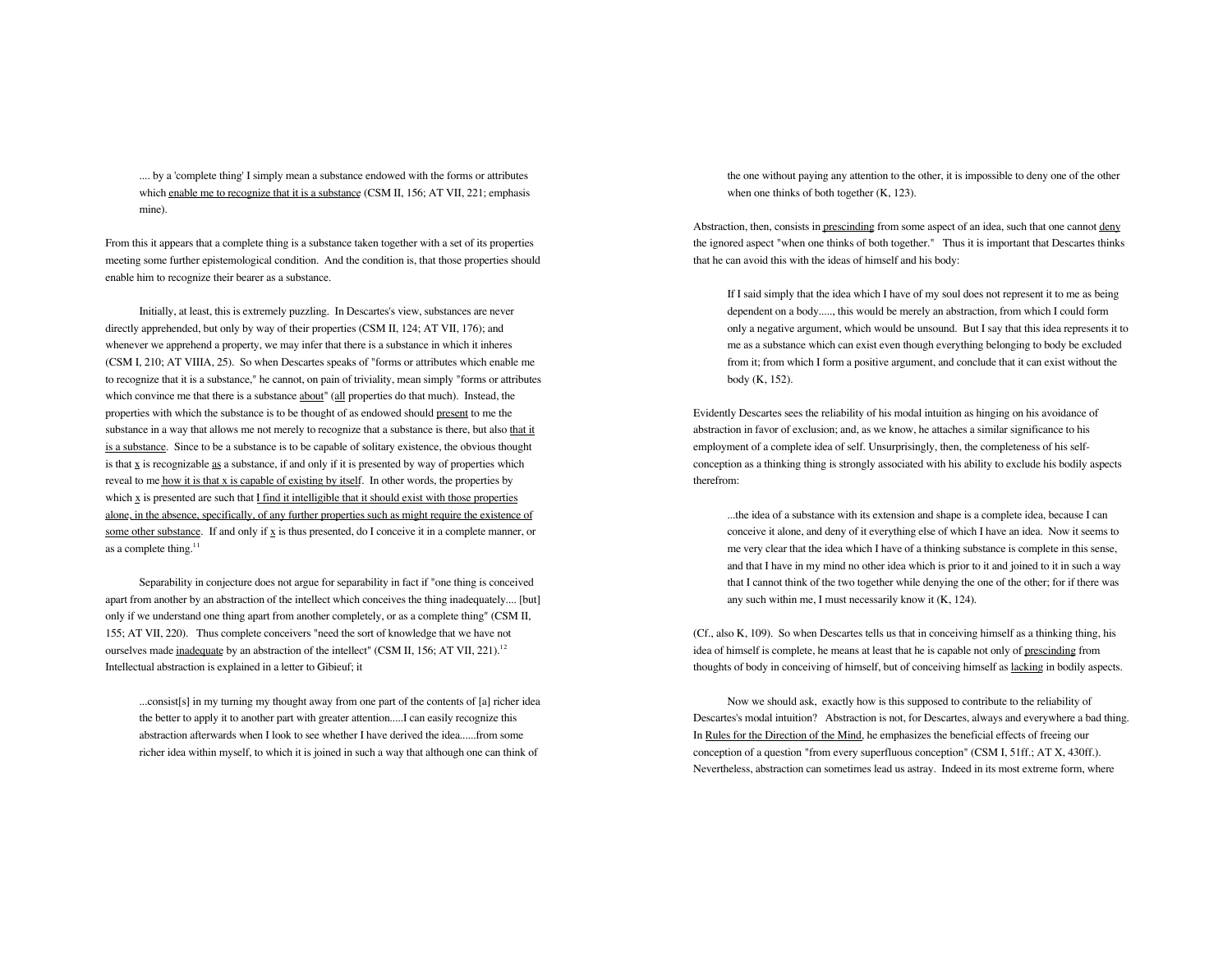one prescinds in thought from all the attributes by which a thing is recognized, abstraction is always problematic. Since "we do not have immediate knowledge of substances," prescinding in thought from all of a thing's properties leaves us without any proper grasp of what it is that we are thinking about (CSM II, 156; AT VII, 222).

To avoid extreme abstraction, we must conceive our object in terms of some suitable selection of its properties; presumably which properties depends on the nature of the investigation. Then what if the investigation is into what is possible for a thing? Given Descartes's rejection of the Arnauldian adequacy requirement, not all the thing's properties are needed. But it would seem that we do risk a problematic act of abstraction if we prescind in thought from such, or so many, properties that our object cannot be understood as lacking the properties prescinded from (CSM II, 276-7; AT IXA, 216). For this might tempt us into thinking that x could exist with no properties other than those included in our conception, when in fact the hypothesis of  $x$  without those further properties was not fully intelligible. In some such cases, the distinction between x and some omitted property is merely "conceptual:"

a conceptual distinction is a distinction between a substance and some attribute of that substance without which the substance is unintelligible ....Such a distinction is recognized by our inability to form a clear and distinct idea of the substance if we exclude from it the attribute in question ....(CSM I, 214; AT VIIIA, 30);

in others, one assumes, what is "unintelligible" is not  $\bar{x}$  without some particular omitted property  $\bar{P}$ (e.g., the wax without extension), but x as lacking each of a class of omitted properties (e.g, the wax with no particular shape). Quite generally, though, the complete conceiver must take pains not to exclude from her conception of a thing such, or so many, properties that the thing is "unintelligible" without them. Drawing on the discussion above, we take this to mean that we avoid problematic abstraction by thinking of  $\underline{x}$  in terms of properties such that the supposition of its existing with them alone is not repugnant to reason.

Avoidance of abstraction, so understood, is necessary, but not quite sufficient, for complete conception. Remember that complete conception requires knowledge of thing sufficient to let us know that it is complete, and a complete thing is described "a substance endowed with the forms or attributes which enable me to recognize that it is a substance (CSM II, 156; AT VII, 221). Thus complete conception additionally requires that the possibility of x's possessing the indicated properties alone reveals it as a substance, ie., as something that can exist on its own. Gathering

these threads together, x is conceived as a complete thing, if and only if by way of properties **P** such that

- Containment Condition: x is clearly and distinctly conceivable as possessing the properties in **P** to the exclusion of all others.
- Isolation Condition: For x to possess the properties in **P** to the exclusion of all others is for x to exist alone (so that its capability to possess the **P** properties exclusively shows that x is a substance). $13$

To be a complete thing is accordingly to be a substance  $\bf{x}$  taken together with properties  $\bf{P}$  in terms of which it is completely conceivable (there is no distinction between being completely conceivable in terms of **P**, and being complete, qua possessor of **P**).

 Applying this account to the case of interest, to conceive myself as a complete thing is to conceive myself in terms of a set **P** of properties such that I am clearly and distinctly conceivable as possessing **P** alone, where to exist with **P** alone is to exist unaccompanied by any other substance.

Does Descartes think that he can conceive himself as a complete thing in this sense? Indications are that he does think that he can do this, by conceiving himself in terms of what I have called his thought properties. Indeed, I suggest that he finds, in the fact that he conceives himself, qua possessor of his thought properties, as a complete thing, all he needs to reach the conclusion he could have existed, in isolation, with his thought properties alone. Assuming that by "that of which I am aware," he means his thought properties, Descartes indicates by his statement that

......it may be that there is much within me of which I am not yet aware....... that of which I am aware is sufficient to enable me to subsist with it and it alone... (CSM II, 155; AT VII, 219; emphasis added)

his satisfaction that his idea of himself as thinking thing meets the containment condition on complete conception.<sup>14</sup> On no further basis than this, he concludes that

I am certain that I could have been created by God without having these other attributes of which I am unaware (CSM II, 155; AT VII, 219).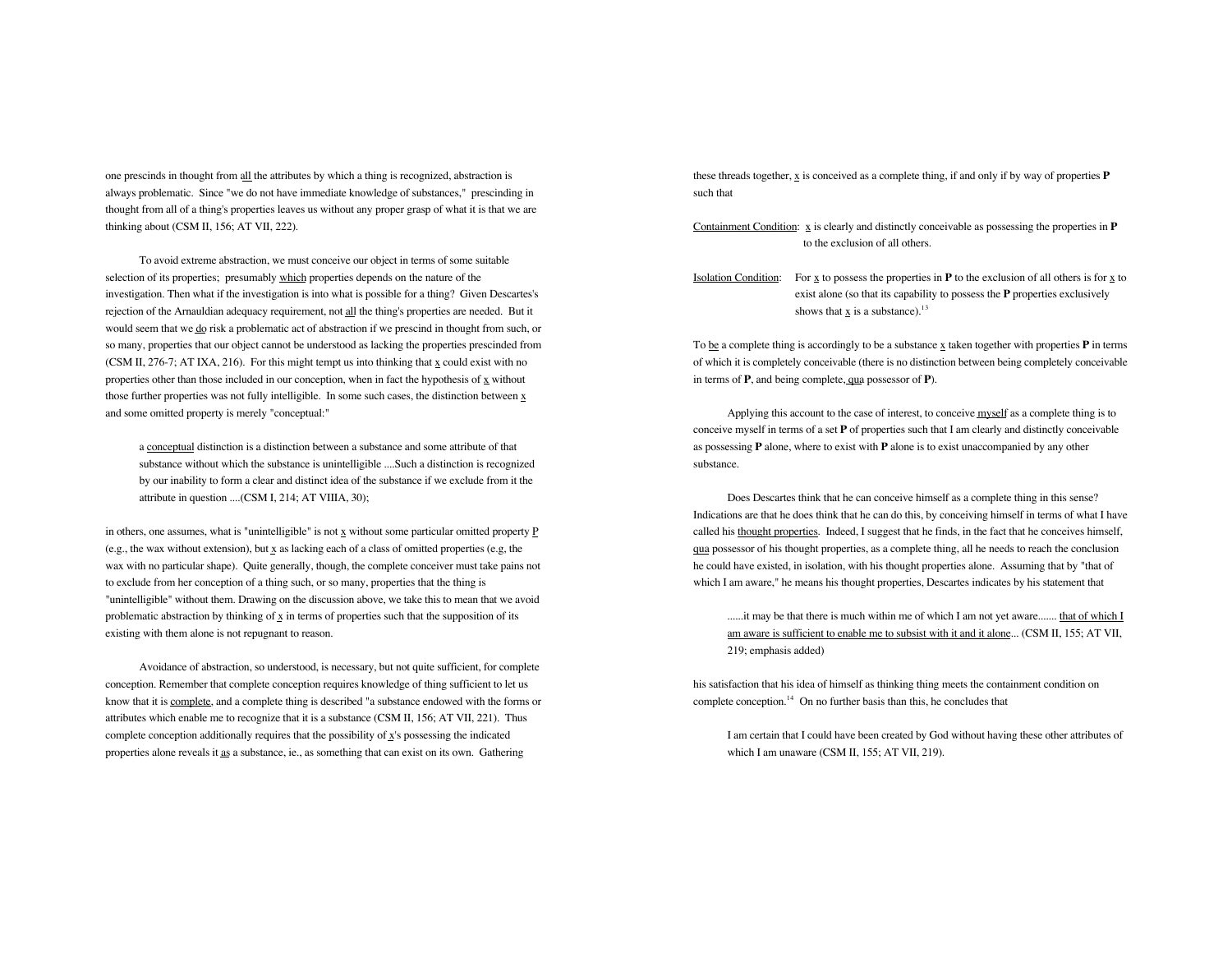In other words, God could have created him with his thought properties alone. Since he finds nothing in his thought properties to suggest the existence of any other substance (CSM I, 213; AT VIIIA, 29), circumstances in which he has them "without these other attributes of which I am unaware" will be circumstances in which he exists in isolation (this is the isolation condition). Hence he is entitled to conclude that he can exist, in isolation, as a purely thinking thing. And this completes the argument.

## Argument D

| $(1)$ Qua possessor of my thought properties <b>T</b> , I am a complete thing.                |       | (A)   |
|-----------------------------------------------------------------------------------------------|-------|-------|
| $(2)$ I am clearly and distinctly conceivable as possessing my <b>T</b> properties            |       |       |
| to the exclusion of all other properties.                                                     |       | (1)   |
| (3) If x is clearly and distinctly conceivable as possessing exactly the <b>P</b> properties, |       |       |
| then x can exist with exactly the $P$ properties.                                             |       | (A)   |
| (4) I can exist with exactly my thought properties.                                           |       | (2,3) |
| (5) For me to exist with exactly my thought properties is for me to exist in isolation.       |       | (1)   |
| (6) I can exist, in isolation, with exactly my thought properties.                            | (1.3) |       |

Here (1) is the claim of completeness, (2) and (5) are the containment and isolation conditions on complete conception, and (3) is the conceivability/possibility principle by which Descartes hopes to infer his aptitude for solitary mental existence from his thinkability in that condition. The question now is whether this is a good argument.

### **V Thinking Things As Complete Things**

Evidently argument (D) is formally valid, so its soundness depends on the acceptability of its premises: the claim (1) that I am, qua possessor of my thought properties, a complete thing, and the conceivability/ possibility principle (3) which enables me to conclude, on that basis, that I can exist with my thought properties to the exclusion of all others.

To say that I am, qua possessor of my thought properties **T**, a complete thing, is to make two claims: that I am clearly and distinctly conceivable as possessing the properties in **T** to the exclusion of all others; and that to possess the properties in **T** to the exclusion of all others is to exist in isolation. Now the second of these claims is extremely plausible. If I am not isolated, then there is something y outside myself, in virtue of my relations to which it seems inevitable that I

should possess properties in excess of my thought properties. But the first claim raises, to begin with, an interesting technical difficulty of which Descartes may not have been explicitly aware.

Is it really conceivable that I should possess my thought properties to the exclusion of all others?<sup>15</sup> If we understand the word "property" so that the class of properties is closed under complementation, then nothing x can have the properties in a set  $P$  to the exclusion of all others, unless for each property  $S$ , **P** contains either  $S$  or its complement not– $S$  (proof: if it contains neither, then x possesses neither, which is absurd). Yet when Descartes claimed he could have the properties of which he was aware but "without ... these other attributes of which I am unaware," he certainly did not suppose that for every property  $S$ , he was aware of himself either as possessing  $S$ , or as possessing not–S (e.g., he didn't think of himself either as extended, or as unextended). For present purposes, then, Descartes would not, or should not, have understood the set of properties as closed under complementation. As it happens, he observed a distinction, between positive and negative characteristics, or genuine properties and mere privations, which will secure the needed result, if in the definition of a complete thing we read "property" as signifying genuine properties only.16

Not to minimize its difficulties, several things may be said in defense of the revised definition of a complete thing. For one, it relies on a distinction which is, for all its obscurities, important to Descartes, both in his metaphysics (the cosmological proof of God's existence) and in his epistemology (his doctrine of simple natures and materially false ideas). Secondly, what Descartes is looking for in a complete thing is a substance fitted out with properties sufficient to render it "intelligible" as a self-standing entity; and intelligibility is aided not by the accumulation of negative characteristics, but of positive. Thirdly, the old definition leads to results which Descartes clearly does not intend. Consider the negative characteristic U of being unextended; since U is not a member of **T**, to conceive myself as possessing **T** exclusive of all other characteristics is to conceive myself as lacking U, and thereby as possessing corporeal properties after all! Fourthly, that Descartes never himself contemplates conceivability arguments which trade on negative characteristics such as U, suggests that he implicitly understood completeness in terms of positive characteristics. Fifthly and lastly, by restricting ourselves to positive characteristics in the definition of a complete thing, we do not limit the definition's generality so much as lessen its redundancy. Let  $S$  be positive, so that not– $S$  is negative; then whatever not– $S$ might have accomplished by its presence in  $P$ , is accomplished anyway by  $S$ 's (presumed) absence. So much, at any rate, is to the credit of the revised definition. On the minus side, the revised definition inherits all the obscurity of the distinction between positive and negative characteristics. But let us see where it takes us.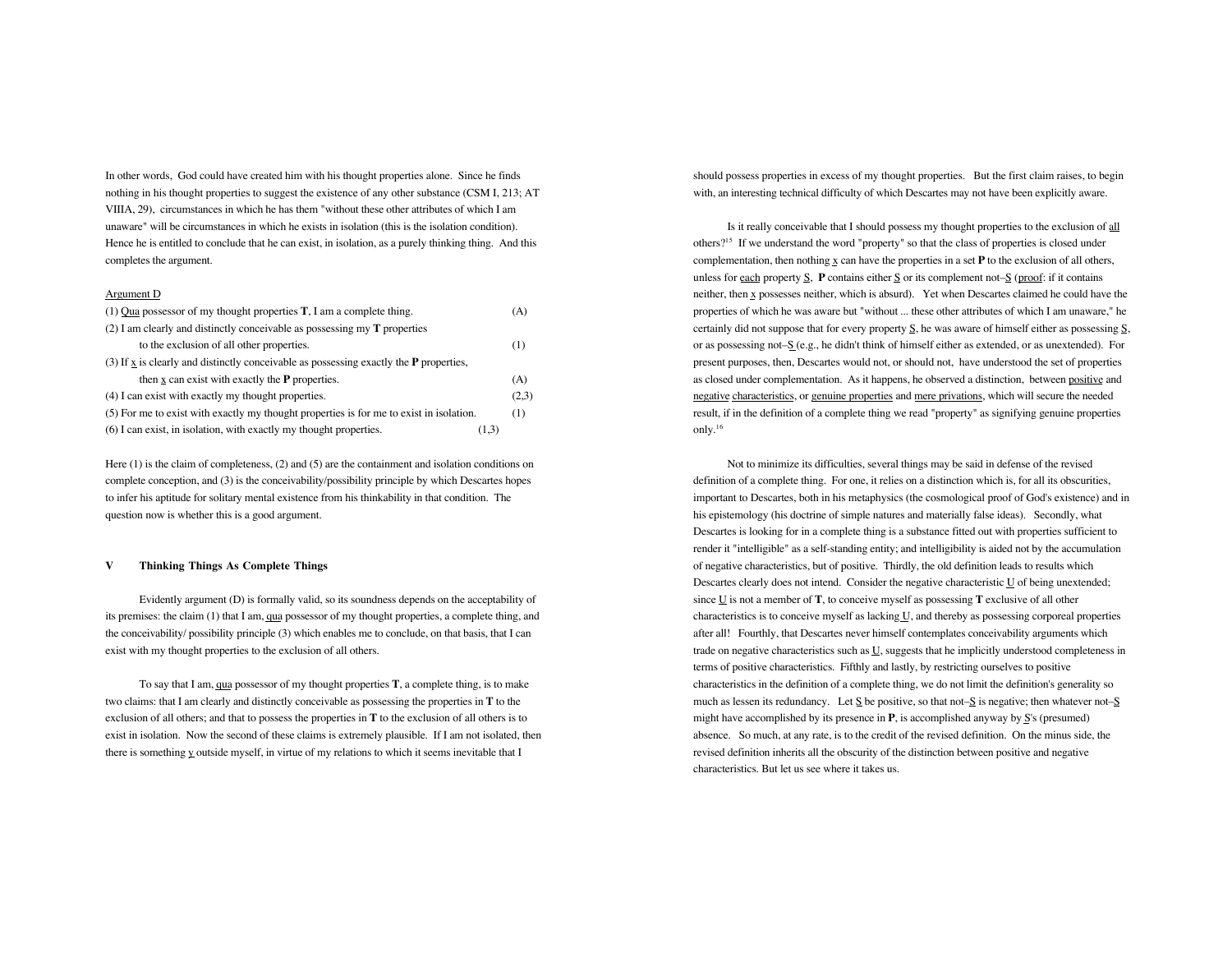Somewhat tentatively, I propose that to conceive it as possible that p is to enjoy the appearance that p is possible, by intellectually envisaging a more or less determinate situation in which  $p$  is understood to obtain.<sup>17</sup> Clarity and distinctness come in as follows: I conceive  $p$ 's possibility clearly in proportion as I possess a comprehensive, explicit, and determinate, intellectual vision of what the contemplated situation is like, and how it verifies the condition that p; and I conceive it distinctly in proportion as whatever is not contemplated as pertaining to the envisaged situation may consistently be understood not to pertain (equivalently, nothing which is not contemplated as pertaining is rationally required by factors which are contemplated as pertaining).

Assuming that my conception of a situation in which I exist in a purely mental condition is not manifestly incoherent, the role of distinctness is to show that it harbors no latent incoherence, ie., nothing that would generate manifest incoherence if its consequences were followed out; and the role of clarity is to show further that the conception is free of saving unspecificities which, however resolved, would result in incoherence.<sup>18</sup>

Start with distinctness. Nowadays we are familiar with a range of arguments purporting to show that there is a latent and unobvious incoherence in the idea of myself existing with my thought properties alone. Arguments like this are associated with Kant and Wittgenstein, and more recently with Ryle, Strawson, behaviorism, and externalist theories of mental content. Those unaware of, or unconvinced by, the considerations offered may claim to find it conceivable that they should exist with only their mental properties; but if those considerations are finally cogent, then they expose all contrary conceptions as incoherent. Obviously Descartes gave little thought to (e.g.) Kant's Refutation of Idealism; but the general problem of unobvious entailments and the attendant risk of latent incoherence is one to which he was very much alive. As he observes in several places, "....there are many instances of things which necessarily conjoined, even though most people count them as contingent, failing to notice the relation between them" (CSM I, 46; AT X, 422). Nevertheless, Descartes is convinced that his conception of himself with only his thought properties is relevantly distinct, and so deeply coherent if superfically so.<sup>19</sup> Speaking of his idea of himself as a thinking substance, he claims that he can

conceive it alone, and deny of it everything else of which I have an idea.....[I have] no other idea which is prior to it and joined to it in such a way that I cannot think of the two together while denying the one of the other; for if there was any such within me, I must necessarily know it (K, 124).

Of course, this is the very claim that Kant, Wittgenstein, and the others would want to question (could he deny external objects, if he understood their role in internal time-consciousness, or public language, if he appreciated its connection to the normativity of thought?). Since Descartes understands the distinctness claim as central to his argument, the issues they raise are exactly those on which he would, or should, have thought the matter rested. Unless we want to speculate on Descartes's response to the Refutation of Idealism, Private Language Argument, etc., the question cannot be pursued much further here. Suffice it to say that there is a question, and that anyone who champions Descartes's reasoning has got to assume that it will ultimately be answered in the negative. $20$ 

To clearly conceive of a situation in which I enjoy purely mental existence is to have a full, explicit, and determinate conception of what that situation would be like, in particular a conception free of saving unspecificities which however resolved would result in incoherence. At one time, I suppose I found it conceivable that there should be a town whose resident barber shaved all and only the town's non-self-shavers.<sup>21</sup> But this conception escaped inconsistency only by remaining unclear; once the barber's shaving habits were specified, the contradiction became obvious. Is my conception of myself as a purely mental being likewise saved from incoherence only by its inexplicitness?

Usually when we are asked to conceive a situation contrary to the actual, we are working to highly partial specifications. Sometimes this leads to trouble, as in the barber case above; but trouble is the exception rather than the rule (which is why nobody complains if my conception of a situation in which Humphrey is President is silent on questions with no apparent bearing on Humphrey's office, e.g., the outcome of the Indian Mutiny). Thus it is all the more striking that when I am asked to conceive myself with exactly my thought properties, this comes very near to providing me with a complete specification of the situation intended; namely, one in which I possess all the properties which I am in the actual situation directly aware of myself as possessing, and no more. Since the properties with which I credit myself in this conception are fixed by my actual state of consciousness, it is not easy to imagine where the problematic indeterminacy could be thought to reside. (Perhaps it goes too far to claim that my conception is fully explicit on every point; certainly, though, it compares extremely well with the competition.)

Tentatively, then, I conclude that I am, qua possessor of my thought properties, a complete thing, and specifically that I can clearly and distinctly conceive myself in a purely mental condition. Postpone for a moment the question whether this is enough to justify me in believing that I could exist in that condition; and ask instead, does it show, at least, that there can be no justification for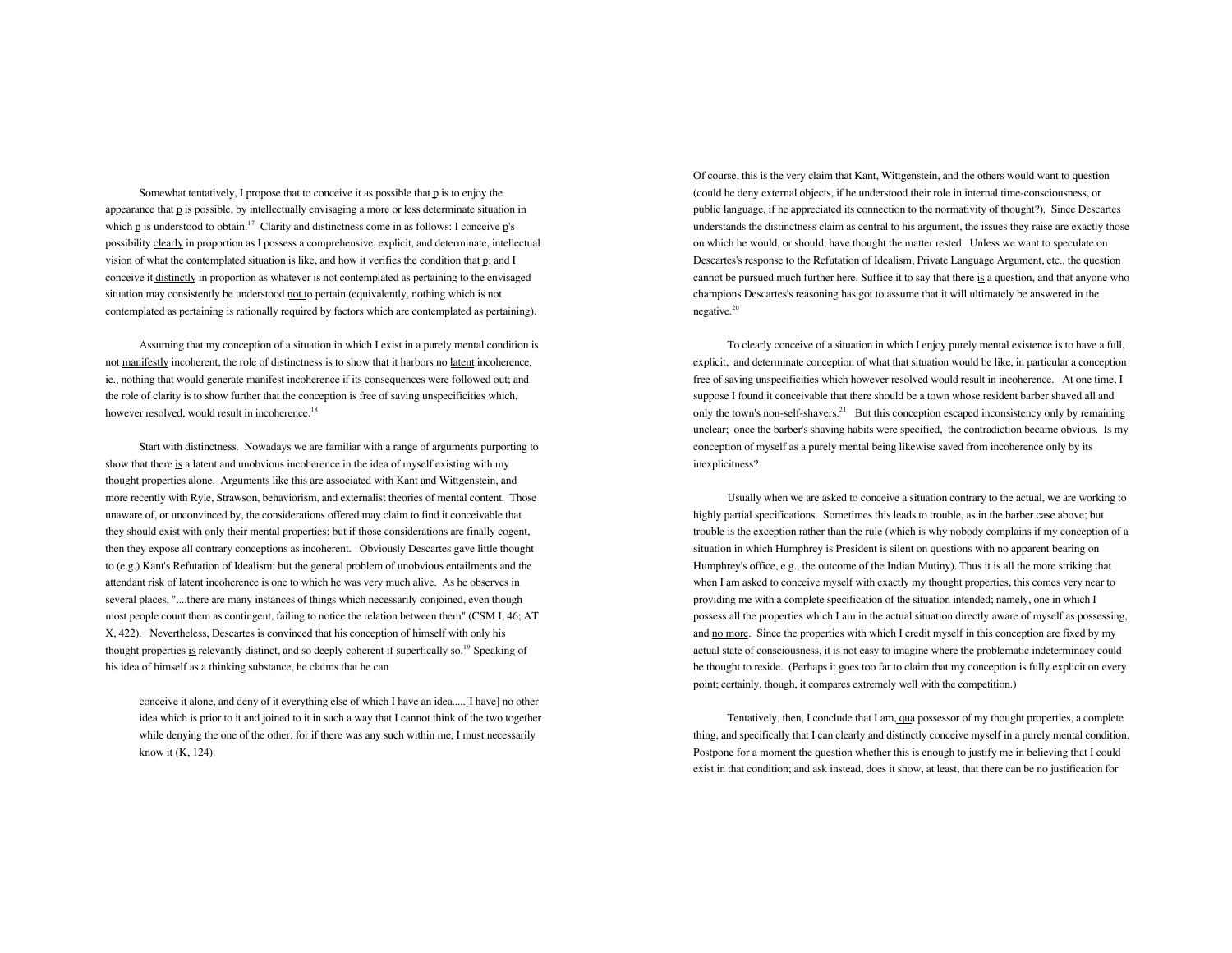doubting that I could? That depends on a subtle issue of modal epistemology. Descartes thinks that modal opinions are generated by reason; and this faculty he credits with a certain sort of priority relative to the other faculties: its deliverances are correctable only through the further exercise of reason, never by imagination or sense.<sup>22</sup> Thus correction is impossible if the grounds of our opinion are free of "internal" difficulties, ie., difficulties in principle disclosable through the exercise of reason. Insofar as clarity and distinctness are the ultimate "internal" virtues, that my self-conception as purely thinking thing possesses these virtues would seem to show that nothing could, at any rate, justify me in doubting that purely mental existence is possible for me.

For Descartes, "internal" deficiencies provide the only basis on which a modal opinion can be criticized as inaccurate. In recent years, through the work of Saul Kripke, an entirely different basis for criticism has come to light. What Kripke saw, and established beyond reasonable doubt, is that modal opinions are, Descartes notwithstanding, correctable through the exercise of sense (e.g., unaided reason finds no difficulty in the conception of a situation involving heat but not motion, but empirical research has turned up facts given which this is seen to be impossible). As a result, purely "internal" virtues like clarity and distinctness are no longer enough to secure modal intuitions against attack; the most conscientious and clear-headed conceiver can be refuted in a moment by the dullest observer of the passing scene. Obviously this raises new problems, unimagined by Descartes, for the inference from conceivability from possibility, and indeed transforms the issues on which that inference depends in the profoundest way. Nevertheless, the essential lines of his thinking continue to hold up, or so I shall maintain.

#### **VI Conceivability and Possibility**

Whether p's lucid conceivability makes it irrational to doubt that p is possible is one question; whether it rationalizes the belief that p is possible is another. Why should what I am able to conceive of as occurring be any sort of guide to what can actually occur? Specifically, why should the possibility of my existing in a purely mental condition be thought to follow from my conceivability as existing in that condition? Here there are really two questions, one about why Descartes thought it followed, the other about why we should think so. On the first, I have nothing much to add to what Descartes says himself. In Descartes's view, all of his faculties are the handiwork of an all-powerful, all-knowing, and undeceiving God; and such a God "surely did not give me the kind of faculty which would ever enable me to go wrong while using it correctly" (CSM II, 37-8; AT VII, 54). Not only his general faculty of judgment, but also its specific

application to matters of mind and body, is said to be authorized by the veracity of God. To Gibieuf he writes that

.....I do not deny that there can be in the soul or the body many properties of which I have no ideas; I only deny that there are any which are inconsistent with the ideas that I do have...; for otherwise God would be a deceiver....(K, 125).

Not that Descartes supposes that divine veracity entirely precludes erroneous judgments about these topics. Through carelessness, inattention, or failure of imagination, unobvious consequences of my self-conception may escape my notice, with the result that I credit as possible a state of affairs which could never arise. But what apparently cannot happen, compatibly with God's veracity, is that the impossibility of this state of affairs should be forever undetectable, ie., that what I conceive as possible is not possible, though there is no appreciable defect or difficulty in the conception. Mistakes can indeed arise, but when he reflects carefully on the fact "that God is not a deceiver, and the consequent impossibility of there being any falsity in my opinions which cannot be corrected by some other faculty supplied by God," Descartes sees that none of these are mistakes which he lacks the means to put right (CSM II, 55-6; AT VII, 80; see also K, 124).

So much for Descartes; why should we accept the inference to my possibly existing in a purely mental condition from its conceivability as possible? Strange as it may seem in view of his appeal to God's veracity, Descartes's account contains the seeds of a solution that may find favor even today. Two Cartesian ideas will be important. First, Descartes believes that it is only by way of our ideas that we can attain knowledge of what it is possible; so that if these ideas are unreliable, then modal knowledge must remain out of reach. Insofar, then, as we credit ourselves with modal knowledge, there is no alternative but to take our ideas as a guide to the modal facts. Already this is hinted at by the continuation of his remark to Gibieuf, quoted above; he says that soul and body cannot have properties inconsistent with his ideas, or else "God would be a deceiver, and we would have no rule to make us certain of the truth" (K, 125, my emphasis). But the point recurs throughout the letter to Gibieuf, intricately interwoven with the appeal to divine veracity that was featured above:

[you may object that] .... although I conceive the soul and body as two substances which I can conceive separately, and which I can even deny of each other, I am not certain that they are in reality such as I conceive them to be. Here we have to recall the principle already stated, that we cannot have any knowledge of things except by the ideas we conceive of them; and consequently, that we must not judge of them except in accord with these ideas,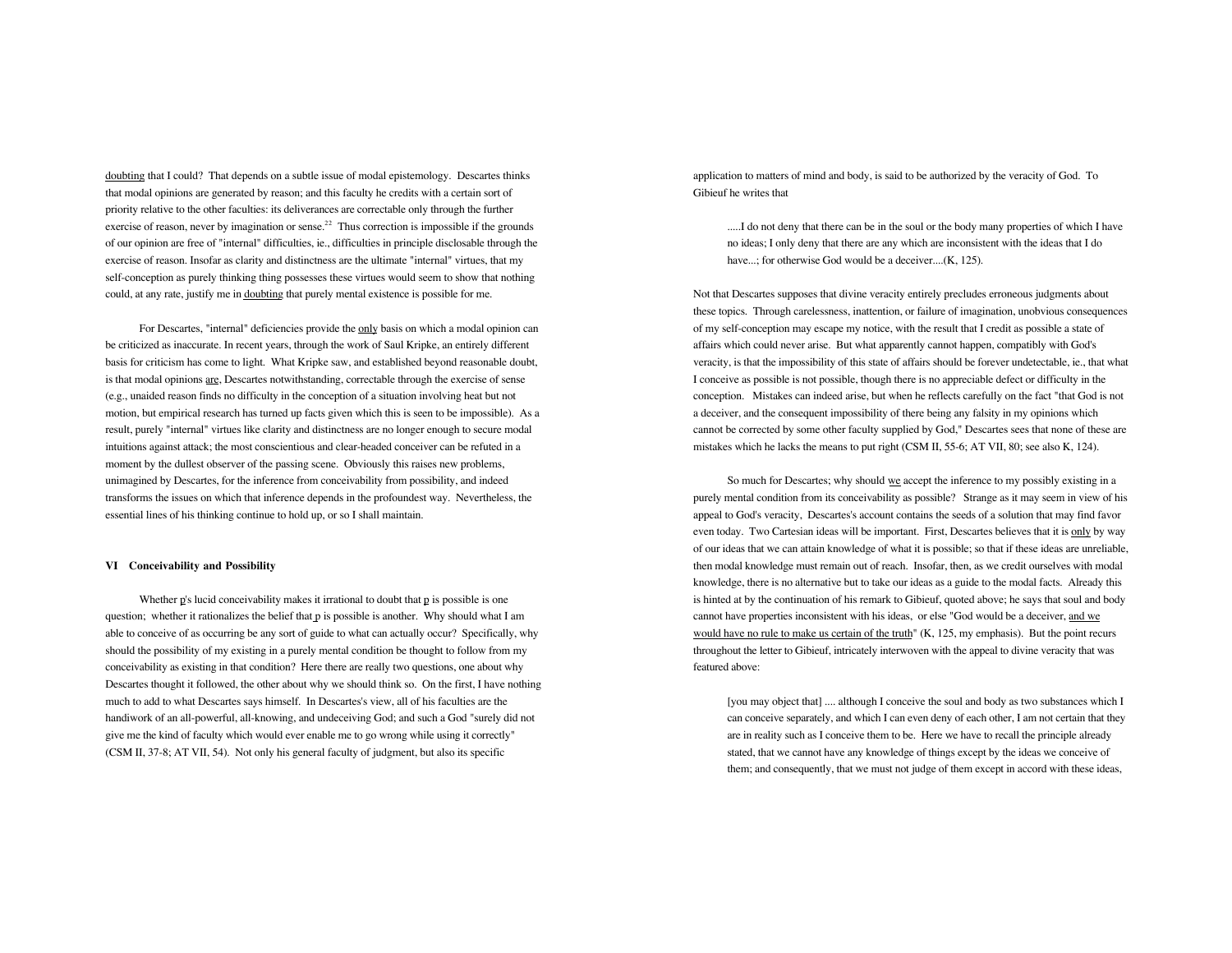and we must even think that whatever conflicts with these ideas is absolutely impossible and involves a contradiction (K, 124).

In effect, Descartes is saying that we have no other option than to rely on what we find conceivable in drawing conclusions about what can, and what cannot, happen. To be sure, God sees to it that this procedure will not lead us too far wrong. But it is a completely separate point that the vehicle of modal knowledge, if that knowledge can be obtained at all, must be our ideas.23

That modal intuition must be accounted reliable if we are to credit ourselves with modal knowledge, is a point that retains its plausibility even for those who disagree with Descartes about how that reliability should be accounted for. Unless we are willing to give up our claim to know something about what could have happened, though it did not, it seems unavoidable that we treat conceivability as a respectable, if not an infallible, guide to possibility. No doubt we are unhappy with Descartes's attempt at a justification for this policy, and hope to find another, but that is a separate question.<sup>24</sup> The point for now is simply that this is our policy; within limits, what we are able to conceive as possible, it is our practice to admit as possible. Simple consistency obliges us to consider whether my conception of myself existing with my thought properties alone falls within these limits.

At this point another Cartesian idea becomes important, that we can never reach false conclusions, about modal matters or matters of any other kind, except through the misuse of our faculties. According to the usual story, Descartes claims certain knowledge of this principle on the basis of his certain knowledge of God's veracity. Lacking that recourse, I can't pretend to the same knowledge. Nor do I even believe the principle as stated. What I do think is that something like a "no gratuitous error" claim is implicit in our daily practice, in the form of a ban on gratuitous attributions of error. Not that doubts must always be backed up by a story about how the thinker has misused her faculties; obviously it is possible to reach a false conclusion through no fault of one's own. But the suspicion that a judgment, modal or otherwise, is erroneous does ordinarily need to be grounded in a reason to think that error was significantly likely in the present case.

Such a claim is of course commonplace as regards perception (the analogy with perception is meant to be suggestive, not probative). Absent specific and overriding grounds for doubt, perception affords a (defeasible, but that goes without saying) basis for belief. Doubts are of course legitimate if we have independent reason to think that the facts are not as reported, or not of the right kind to be perceived; or that the observer is reckless, or incompetent; or that even competent observers are, on this occasion, liable to go astray. Quite often we can cite some prior

error or oversight, which explains the appearances even better than the hypothesis that the facts are as maintained. But what plainly cannot be used to justify incredulity is the abstract possibility of error. Obviously this is not meant to constitute any sort of answer to skepticism. The point is only that doubts not backed up in these ordinary ways are skeptical doubts; and where skepticism is not at issue, perceptual reports not subject to any but skeptical doubts, are accepted, and I will suppose acceptable, as prima facie accurate.

Not to minimize their differences, conception seems analogous to perception in this respect: absent specific grounds for doubt, p's conceivability as possible prima facie justifies me in the belief that p is possible. Outside of philosophy, this would hardly require argument. Imagine that you claim to be able to conceive of a situation in which you exist, but the Washington Monument does not. Assuming that we ourselves find no difficulty in the conception, are we still in a position seriously to question the possibility of yourself without the Monument? Only, it seems obvious, if we can point to some complicating factor of a kind not yet envisaged (imagine your reaction if we said, "nevertheless, we wonder whether it is really possible," though no further complication suggested itself!). Unless we have it in mind to play the skeptic, and dissent from received standards of evidence, to resist now, without grounds for doubt or the prospect of them, would simply be to reveal ourselves as ignorant of what counts as sufficient reason for belief in cases like this.

With these lessons in mind, return to my conception of myself in a purely mental condition. Naturally I wonder whether this conception is veridical, ie., whether it is the conception of a real possibility. Presumably this is because I have heard of cases of falsidical conception, cases where people conceived something as possible which was not in fact possible; and I wonder whether my own case might not be like that. For example, I suppose that the ancients had no difficulty in conceiving it as possible that Hesperus should have existed without Phosphorus. From this they might erroneously have concluded that the contemplated situation could have obtained (erroneously, because Venus cannot exist without Venus). Maybe I am making an analogous mistake when I conceive myself as a purely thinking thing, and conclude that this is truly possible for me.

But is the analogy a good one? Remember that the ancients found it conceivable that Hesperus should have existed without Phosphorus, only because they falsely believed that Hesperus and Phosphorus were distinct. What is the mistaken belief which accounts for my erroneous intuition, as the ancients' mistaken belief that Hesperus was not Phosphorus accounts for theirs?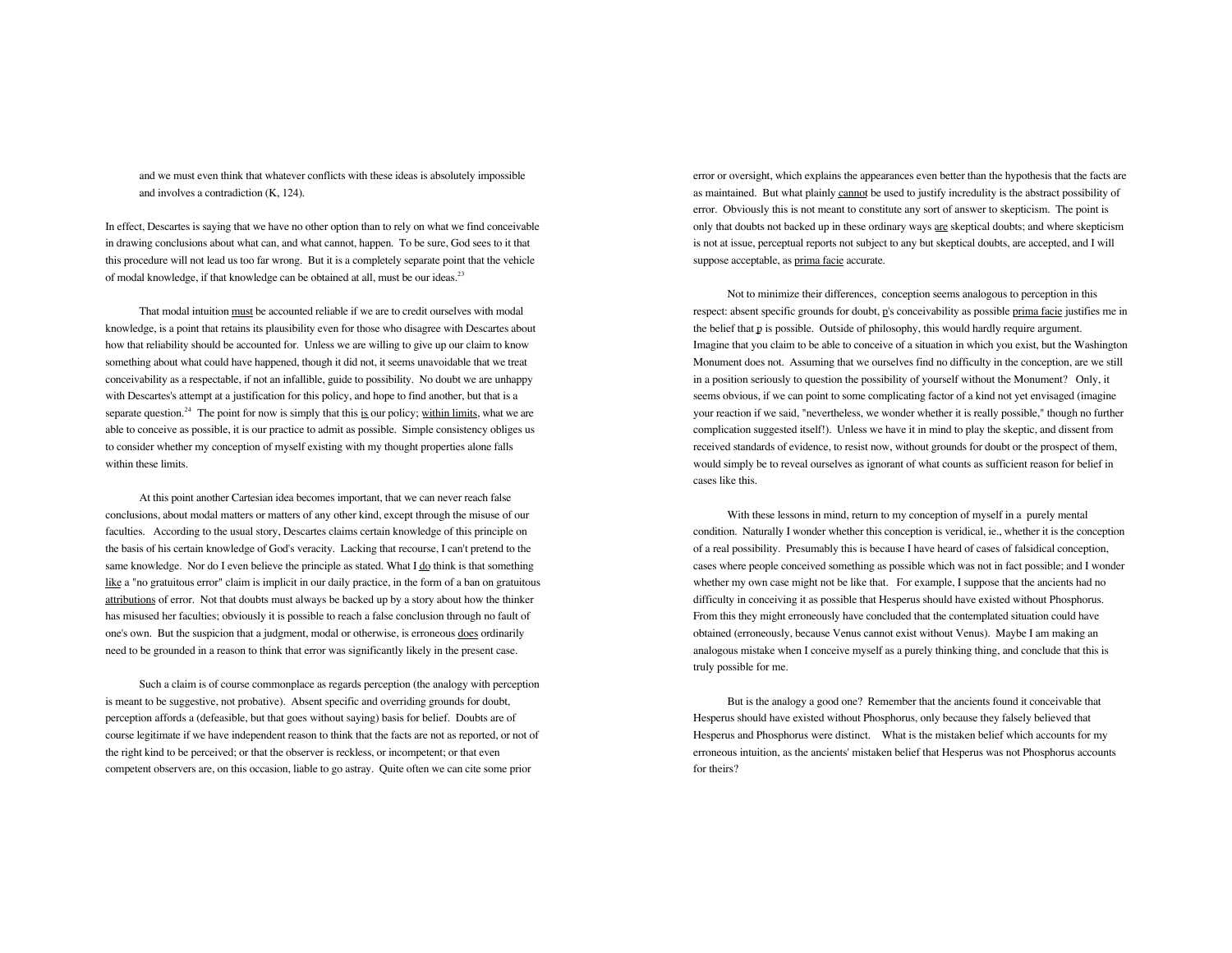Reflection on the ancients' misjudgement points toward the following model of modal error. First, I conceive it as possible that p, although p is necessarily false. Second, that p is necessarily false emerges from the truth of some proposition q. Third, I do not realize this, believing instead either that q is false, or that it is false that if q, then p is impossible; and that is how I am able to conceive, erroneously, of a situation in which p. Thus:

#### (a) q;

- (b) if q, then  $\Box \neg p$ ; and
- (c) my ability to conceive it as possible that p is explained by my denial of (a), or else by my denial of (b).

("  $\Box$   $p$ " means: necessarily,  $p$ ). Subject to a qualification to be mentioned presently, every instance of erroneous conception that I am aware of fits this pattern.<sup>25</sup> For example, the ancients could conceive it as possible that Hesperus should exist without Phosphorus (that p) only because they denied the truth (q) that they were identical; if some contemporary philosophers, aware of this identity, find themselves capable of the same conception, that must be because they deny the conditional truth that if the identity holds, then Hesperus is impossible without Phosphorus (that q only if  $\Box \neg p$ ). Similarly, Oedipus may suppose that he could have been King even if Jocasta had never lived (that p). But that is because he believes that he is not her son (that  $q$ ); and if he persists in his error, that is because he denies, what for argument's sake we assume to be true, that if she is his mother, then he could not have existed unless she had (that g only if  $\Box \neg p$ ). Examples are easily multiplied, but let us return to the case of interest.

Conceivings are prima facie veridical; so I am prima facie entitled to think that I am capable of purely mental existence. The question is whether this prima facie entitlement can be defeated along the lines just indicated. For my modal intuition is erroneous, if there is a proposition q such that

### (a) q;

- (b) if q then  $\Box$  (I possess more than my thought properties); and
- (c) my ability to conceive it as possible that I should possess no more than my thought properties is explained by my denial of (a), or of (b).

Certainly it would establish that my modal intuition was erroneous if someone was able to prove that it could be explained away in the manner indicated. But so much is not required. To raise

legitimate doubts about the intuition, it ought to be enough to find a proposition q for which there is good reason to think that the model may apply (for in that case, the intuition is potentially explicable on some other basis than that it is true). Call q a defeater if there is, plausibly, a significant chance that  $(a)$ ,  $(b)$ , and  $(c)$ . Then the objector's challenge is to find a proposition which defeats my intuition of the possibility of purely mental existence.

Admittedly, it may be difficult for the objector to present me with a subjectively convincing example of a defeater. For no proposition q will strike me as a defeater unless I can be brought to recognize that I deny something (that q, or that q only if  $\Box \neg p$ ) that is not improbably true. And this is not something I am likely to admit.<sup>26</sup> But this complication need not detain us for long. For I ought to be able to recognize a proposition q, if there is one, such that it is because I deny that q, or that if q then  $\Box \neg p$ , that I am able to conceive it as possible that p. Having done so, I must admit that if, contrary to what I suppose, it is true that q, and that q only if  $\Box \neg p$ , then what I find conceivable is not in fact possible. Whether the objection succeeds must now depend on whether the propositions that q, and that q only if  $\Box \neg p$ , possess credibility sufficient to overcome the presumptive reliability of modal intuition.

Certainly there are very many propositions  $g$  such that I deny that  $g$  is a truth which shows me to be incapable of purely mental existence; for example, I deny this of the proposition that I was born on the planet Neptune. Most such denials are irrelevant, since there is no significant chance that that they are in error. But when we turn propositions q such that it is not wildly improbable that q is a truth given which purely mental existence is impossible for me, e.g., that I possess more than my thought properties, or that my mental life is grounded in my physical condition, or that I necessarily possess more than my thought properties, or that I am identical to my body, we are met with a certain difficulty. Going into my thought experiment, I do not deny that these are truths which rule out the possibility of my purely mental existence; rather, I come to these denials as a result of the thought experiment. In some cases, the thought experiment leads me to deny q's truth, in others its tendency to show that I am incapable of purely mental existence. But in all cases, the conception precedes, and so cannot be explained by, the denial.

To illustrate, it cannot be said that I am able to conceive myself with my thought properties alone only because I initially deny that I possess physical properties, or that my mental life is grounded in my physical nature; or because I initially deny that if these things are true, then I am incapable of purely mental existence. When I attempt my conception, I acknowledge that I possess more than my thought properties, and acknowledge too that my mental life is grounded in my physical nature. And even if I do not acknowledge that these facts reveal me as essentially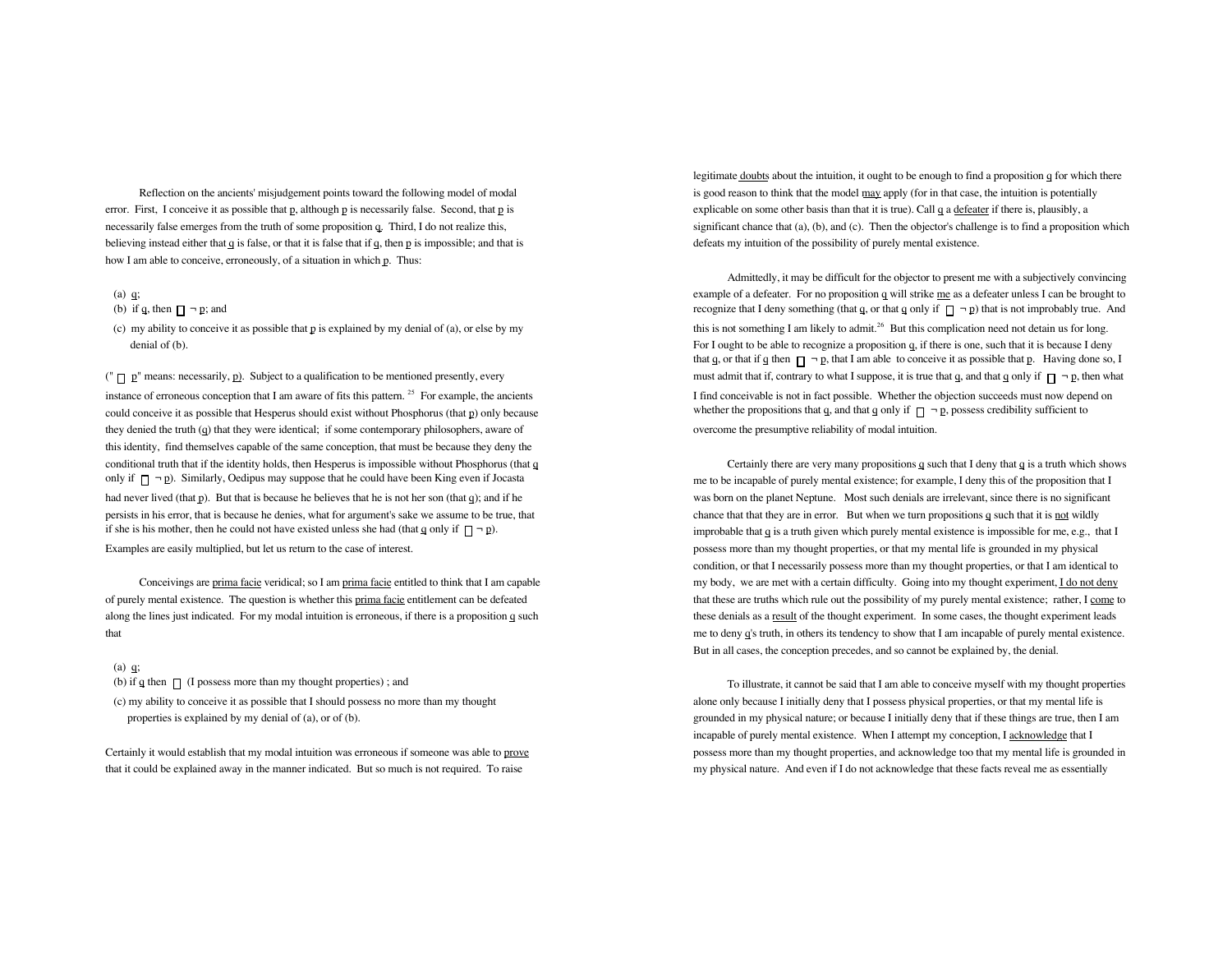unfit for purely mental existence, neither do I deny it; indeed, I attempt the thought experiment in order to discover whether denying it would be unreasonable. Similarly I acknowledge that if I am identical to my body, then purely mental existence is impossible for me; and although I do not antecedently acknowledge, neither do I antecedently deny, that I am identical to my body. That is what the thought experiment tells me. So far, then, my conception is not in danger of being explained away.<sup>27</sup>

Someone might object as follows. To erroneously conceive it as possible that p, why should I have to go so far as to deny the proposition q given which p is impossible, or to deny the proposition that p is impossible if q is true? Isn't it enough if I am simply ignorant, that q, or ignorant that if q is true, then p is impossible? Thus consider a less demanding model of how erroneous conception can arise: there is a proposition q such that

# $(a)$   $q$ ;

# (b) if  $q$  then  $\Box \neg p$ ; and

 (c) that I can conceive it as possible that p is explained by my ignorance that (a), or else by my ignorance that (b).

Perhaps the "ignorance" model does do a certain justice to cases which the "denial" model leaves unaccounted for. Imagine, for example, that the medievals, rather than denying that whales were mammals, simply had no opinion either way. Mightn't they still have conceived it as possible, erroneously of course, that they should have been something else (say, fish)? If so, then this gives an example of a falsidical conception whose explanation lies not in the fact that q is denied, but in the fact that it is not believed. Or take the stock example of the conceivability of Goldbach's conjecture, on the assumption that it is, unbeknownst to anyone, false; then it is not because I deny, but because I am ignorant, that some even number is not the sum of two primes, that I can conceive it as possible that the conjecture holds.<sup>28</sup>

Now we have a less demanding, and perhaps (see the last note) a more realistic, model of how modal intuition goes wrong. The objector's challenge is to identify a proposition q for which there is a significant chance that the model applies. Now you may say that nothing could be easier. Let q be the proposition that I am incapable of purely mental existence; then as long as my intuition is still sub judice, there might seem to be a significant chance that (a)  $q$  is true, (b) if  $q$ , then I am incapable of purely mental existence (this is obvious), and (c) my ignorance of (a) explains my ability to conceive myself in a purely mental condition.

Nevertheless, I take it that it gives me no real reason not to trust my intuition that I am capable of purely mental existence, to be told that that intuition might be due, in part, to my ignorance of what might, for all I know, be the fact that I am incapable of purely mental existence. After all, it could equally be said that I am able to conceive it as possible that I could have had a different birthday, only because of ignorance about the necessity of my actual birthday. In either case, the most that can be claimed is that if the alleged defeater is true, and, e.g., it is necessary that I am born on September 30, then if I had not been ignorant of that fact, I would not have found any earlier birthday conceivable. And that is hardly an objection; no more than it is an objection to the veridicality of my perception that there are ducks present, that if I am wrong, and they are decoys, then my ignorance of that fact would figure in the explanation of how I was able to suppose that they were ducks.

Relating this intuitive response to the formal model takes some care; two points need to be distinguished. Even if we allow there is a significant chance that I am incapable of purely mental existence, there seems little chance that my ignorance of this fact could constitute the explanation of how I was capable of a contrary conception; the explanation must cite some other error or oversight to which my mistaken conception can then be attributed. But that is not the important point; for even if a more informative explanation is constructed, it carries little force if its plausibility depends on the prior concession that my conception is not improbably falsidical (this would be like explaining away my perception as of ducks by saying that they were not improbably decoy ducks, decoy ducks being the usual explanation of falsidical duck appearances). If there is any point to saying that the faculty of modal intuition is presumptively reliable, it is that one may not assume that a given intuition is untrustworthy, in making the case that it should not be trusted. Only if there is some basis independent of the issue under dispute to suspect that my refusal of some relevant proposition s really does put me out of touch with the facts, does the allegation that s provide a reason for doubt.<sup>29</sup>

To summarize, the objector's challenge is to identify a proposition q for which there are independent grounds to suspect that my conceivability as a purely thinking thing is explained by my ignorance of the following fact: that g is a truth which shows that this is impossible for me. To see some of the difficulties involved, compare our imaginary medievals' intuition that whales could have been other than mammals, with my own intuition that I am capable of existing in a purely mental condition. Believing (as I will suppose) that whales might after all turn out to be mammals, and that if so they are mammals necessarily, these medievals should at least have felt some considerable uneasiness about their conception of whales as possibly not mammals. After all, they knew of an hypothesis q, amenable to straightforward empirical verification, whose truth would, by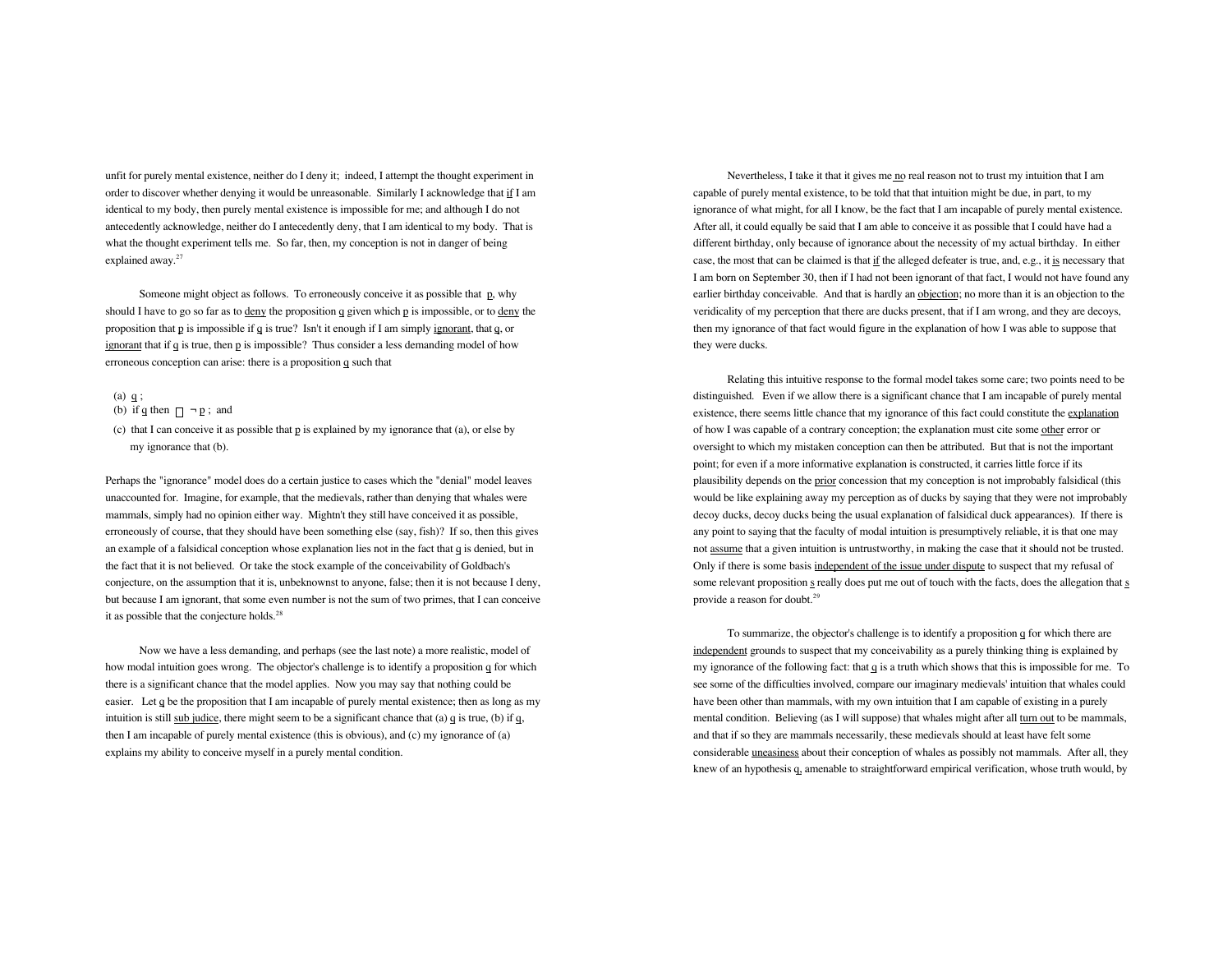their own lights, reveal their conception as not veridical. However I know of no empirical hypothesis q, for which it is antecedently at all probable that if q is true, then I couldn't have existed as a purely mental being (which is why I do not feel the same sort of mistrust of my modal intuition as I am supposing that the medievals must have felt of theirs.) Insofar, indeed, as q is an empirical hypothesis with some reasonable chance of coming out true, it is antecedently highly unlikely that if q, then I couldn't have existed as a purely mental being. And something like this holds more generally, I claim, of proposed defeaters q of my modal intuition: the better the chances are that q is true, the worse the chances for truth of the conditional proposition that if q, then purely mental existence is impossible for me.

Let us consider cases. Maybe q is the proposition that I have physical properties, where these may be either intrinsic or extrinsic. Since there is independent reason to think that I possess at least extrinsic physical properties, q is independently probable. But I am not aware of any independent reason to think that if I possess physical properties, even if only extrinsic ones, then I am incapable of purely mental existence. Someone might claim that there is independent reason to suspect that I have intrinsic physical properties, specifically, extension; and that there is independent reason to think that if so, then I am extended necessarily, and therefore cannot exist in a purely mental condition. About the second half of this, I am extremely doubtful. Like most people, I regard it as significantly likely that I am extended; somehow, though, this does not seem to inhibit me in conceiving myself as a purely thinking thing. But then I need positive argument that this intuition of being possibly-but-not-actually unextended is accountable to some prior error, before I can accept that any independent credibility attaches to the conditional hypothesis stated; otherwise, the objection comes to nothing more than the unsubstantiated allegation that my intuition may be wrong.<sup>30</sup> Of course, the conditional hypothesis becomes virtually certain if we let q be the proposition that I am necessarily extended. But now it is q itself which wants independent evidence.

Better then to look for a proposition q which, though not itself modal in character, has modal consequences (specifically, that I am incapable of purely mental existence). Perhaps there are independent grounds to suspect that I am the same thing as my body; and that if so, I am incapable of existing with my thought properties alone. (Certainly we seem to have an awful lot in common: shape, size, mass, and so on.) But what is meant by "same thing"? If it means "identical," then the first conjunct needs some reason to believe it. However categorically similar my body and I may be, this gives grounds to suspect only that we are coincident, not that we are identical.<sup>31</sup> Evidence that we were moreover identical would presumably be evidence that my body and self agreed on a wide range of non-categorical or hypothetical properties, specifically on those

for which the agreement is not readily accounted for in terms of our admitted categorical similarity. Counterfactual and dispositional properties are therefore of limited importance, and evidence of identity must to a large extent be evidence of modal similarity; yet this can only come from conceivability considerations, which seem in fact to argue the other way! If "same thing" is understood so as to require sharing of categorical properties only, the problem is merely relocated. Now the apparent categorical similarity of my self and my body does give independent grounds for suspecting that we are the "same thing"; only there is no longer any reason to think that our being so rules out the possibility of my purely mental existence.

So there seems to be at least this much difference between our imaginary medievals' intuition of the possibility that whales are not mammals, and my intuition of the possibility of purely mental existence: unlike the medievals, I am not aware of any independently credible hypothesis whose truth might be supposed, on independent grounds, to have the consequence that my intuition is incorrect. Surely it would be absurd and irrational for me to defer, in these conditions, to the abstract possibility that I am in error?

Maybe not. To this point, I have been pretending that the medievals were aware of certain specific issues (e.g., are whales mammals?), amenable to independent investigation, whose unfortunate resolution would, by their own lights, have exposed their modal intuition as incorrect. But it may be truer to the normal progress of our dialectic that the conceiver is not specifically aware of her conception's vulnerability to its eventual defeater, until the defeater comes along and does its work. Before the discovery of genes, for example, the thought may not have been readily available that scenarios in which animal life was organized along some non-genetic basis risked exposure as not only false, but impossible, by the progress of science. None of this is to deny that the concept of an animal must somehow "prepare the ground" for the eventual recognition that (e.g.) animals necessarily propagate their kind by way of genes. But it is striking how unaware it is nevertheless possible to be of the vulnerability of one's modal intuition to what emerges, in the end, as its defeater. And now the objection comes, can't that be how it is with my intuition of the possibility of purely mental existence?

Ideally lucid conception, were it obtainable, would anticipate, I suppose, every possible scenario for defeat (even before Mendel, ideally lucid conceivers would have realized that suchand-such discoveries would rule it out that animal life could be organized on a non-genetic basis). So understood, ideally lucid conception is not within our powers; but what we are being asked to consider is how very far short of ideal lucidity our conceivings can fall, and how risky it therefore becomes to assume that no defeater would come into view, if it were somehow obtained. Of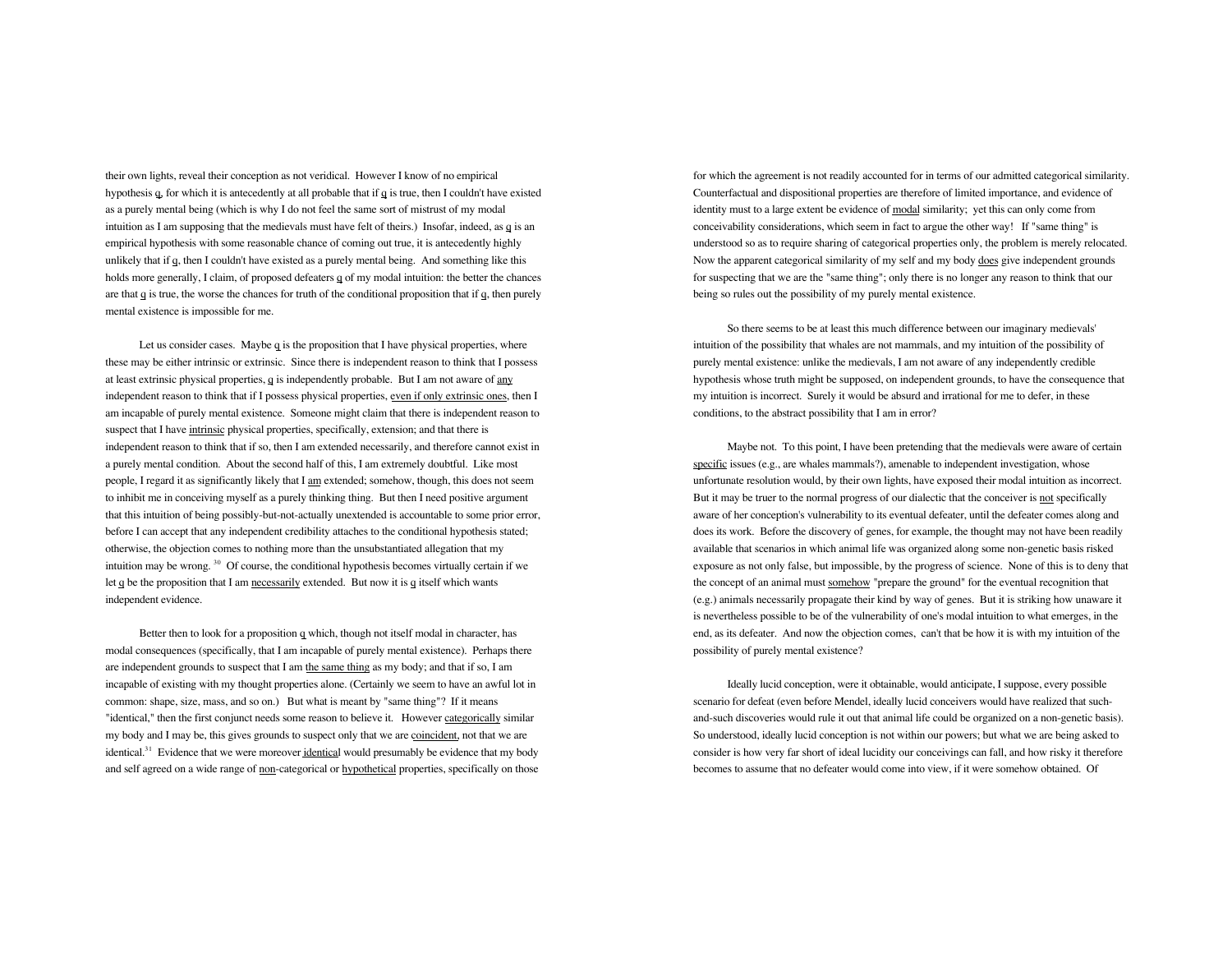course this risk cannot be generally prohibitive, or no modal intuition would be trustworthy; so the idea must be that there is something in the nature of the thought that I exist in a purely mental condition to encourage the suspicion that in this case, if ideal lucidity were achieved, defeat would follow.

What might that something be? Recent work in the theory of content has turned up a variety of cases in which there is a significant gap between grasping a thought content, and appreciating the truth-conditions it induces.<sup>32</sup> Misidentifying a cunningly groomed shrub as Brendan Sullivan, I entertain the content that that individual is not a potted plant; although I consider that I have thought something true in just those worlds in which Sullivan is not a potted plant, I am mistaken: it is the shrub's (actual and counterfactual) condition that matters. In this example, indexicality appears to be the culprit. But the same phenomenon can arise with contents that are not on their face indexical: for example, contents involving natural kind concepts; or concepts sensitive to community consensus regarding the use of their standard linguistic expression; or, more generally, concepts whose contribution to truth-conditions is affected by factors potentially unavailable to the thinker.

Since conceivability is a matter of thought content and possibility a matter of truthconditions, contents for which this gap is especially large (call them "schematic" contents) seem peculiarly apt to figure in delusive conception. Continuing the example above, I experience no difficulty in conceiving as possible a situation in which that individual employs dishonest methods, because I fail to see that that must be a situation in which the shrub does this. And now the objector argues that if my conception of myself in a purely mental condition is similarly schematic, then that should provoke concern about its accuracy. For as content grows more schematic, it constrains truth-conditions less and less; and the risk accordingly grows that the truth-conditions present difficulties to which the content offers no clue. Defeat is therefore to be expected, in the form of a proposition q spelling out the worldly facts which guide the transition from (benign) content to (malignant) truth-conditions.

However I will need an argument before I concede that my I-thoughts are dangerously schematic. Remember that conceivability intuitions vary in subjective insecurity, according to how seriously one regards the threat of defeat. Ideally the potential defeaters have been identified, and then our confidence depends on the probability we attach to their being truths incompatible with the intuited possibility. But even when the threat is open-ended, subjective insecurity continues to track expectation of defeat, via our sensitivity to schematic elements in the content entertained.<sup>33</sup> Other things being equal, one would expect the perilously schematic character of my I-thoughts to

express itself in a pronounced insecurity about my intuition of disembodied existence. Then why do I not feel this insecurity? Various explanations may be possible; but the natural explanation is that my I-thought is not perilously schematic after all.

Even if true, the allegation that my I-thoughts are schematic could hardly be decisive. After all, an I-thought serves as the content of my intuition that I could have existed without Margaret Truman; yet this does not suffice to call the intuition into serious doubt. Thus the abstract possibility of trouble en route from content to truth-conditions, unsupplemented by a plausible scenario about how that possibility might be finding expression in the actual case, seems not to be enough. But then we will need a proposition spelling out how the envisaged complications are supposed to arise (maybe I am Margaret Truman); and this proposition would seem to be none other than a defeater, whence a defeater is required in any case. To consider the obvious example, someone might believe that my I-concept picked out the entity, whatever it was, activities in which constituted the ultimate basis of these thoughts; and she might attempt to explain my modal intuition away by citing my failure to bear in mind that: I am the entity so described, and the entity so described is my body (but for this, I would see that the possibility of my enjoying purely mental existence is ruled out by my body's inability to do the same). But this is just to offer as defeater the proposition q just formulated, which must then be subjected to the same scrutiny as any other proposed defeater. Like them, it is found wanting.<sup>34</sup>

Vague and circumstantial worries about its potential for defeat cannot overcome the prima facie credibility of the Cartesian intuition. Pending the discovery of a specific defeater, I propose to acquiesce in the intuition, and to conclude that purely mental existence is possible for me.

### **VIII Categorical Dualism**

Maybe you think that this conclusion is in order, or maybe you think it goes too far; in either case, it is important to remember that the full-blooded Cartesian dualist maintains something even stronger. At the outset I distinguished between the hypothetical dualism which asserts the separability of selves from bodies, and the categorical dualism which claims to find fundamental categorical differences between self and body, such as would imply their separation in fact (as statue and clay are not separate in fact). In his Meditations, at least, Descartes betrays little appreciation of this crucial distinction: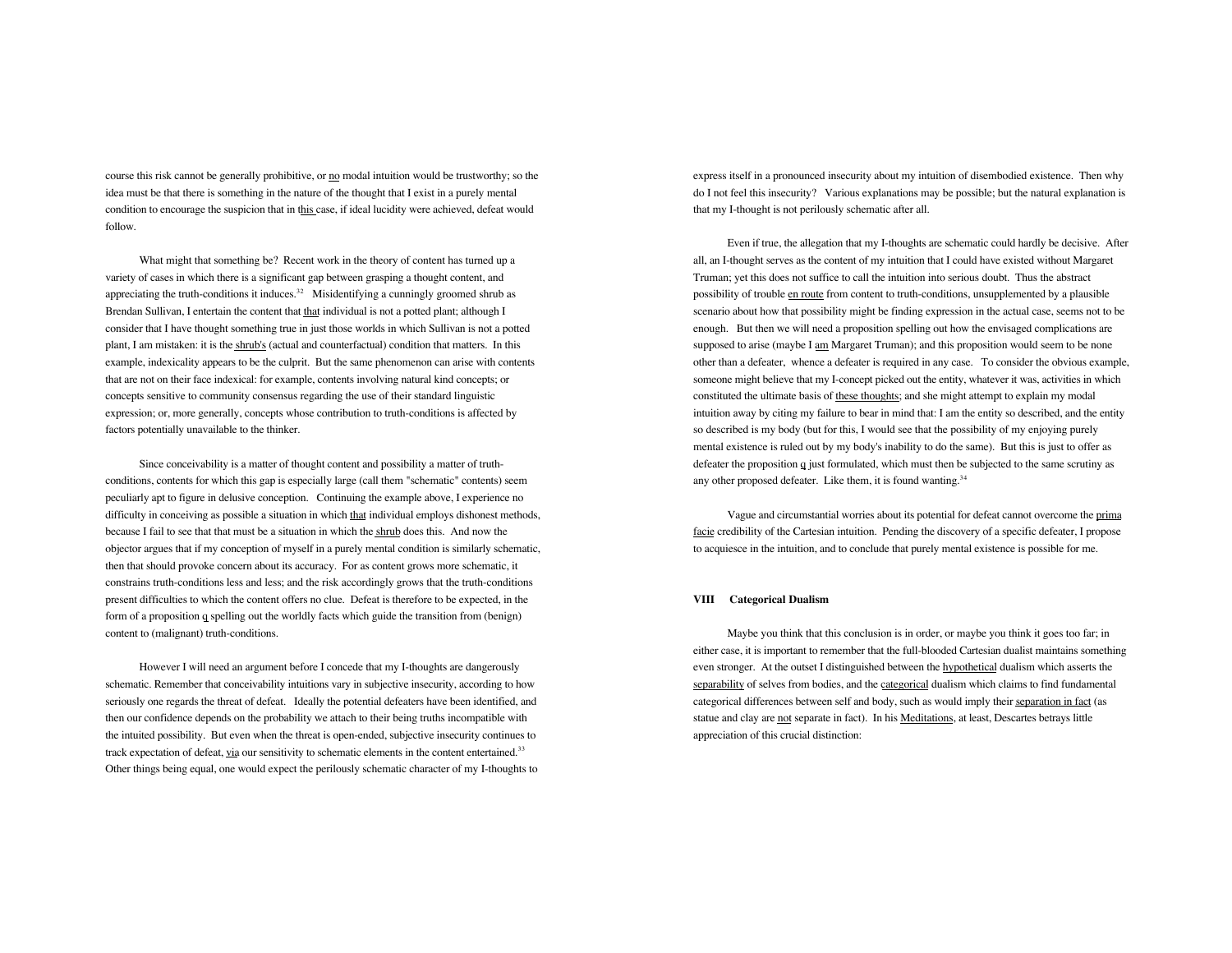[because] I know that everything which I clearly and distinctly understand is capable of being created by God so as to correspond exactly with my understanding of it, ...the fact that I can clearly and distinctly understand one thing apart from another is enough to make me certain that the two things are distinct (CSM II, 54; AT VII, 78).

If by "distinct," Descartes means non-identical, then from the premise that x and y "can be made to exist in separation," it does indeed follow that they are distinct. But if by "distinct" he means categorically unlike, then he simply does not explain how this is supposed to follow from mere separability. Thus Descartes's argument for hypothetical dualism, even if accepted, is far from establishing the categorical dualism which asserts actual separation on the basis of fundamental categorical dissimilarity.

Now Descartes does of course believe that there are important categorical differences between mind and body, in particular that minds are not extended, and that bodies do not think.<sup>35</sup> To be sure, the situation is somewhat complicated by his contention that there is something -- the mind/body union, sometimes called the "human being" or the "man" -- which is both thinking and extended. But this latter doctrine should not distract us from Descartes's repeated assertions that the components of this union are in categorical respects utterly disparate; the body is extended and unthinking ("I have never seen or perceived that human bodies think; all I have seen is that there are human beings, who possess both thought and a body" (CSM II, 299; AT VII, 444)), and the mind is unextended and thinking ("I deny that true extension as commonly conceived is to be found in God or in angels or in our mind or in any substance which is not a body" (K, 239)). As for the man, he is thinking and extended only in the sense that he has disjoint parts of which one is an unextended thinker and the other unthinking and extended:

...the question is whether we perceive that a thinking thing and an extended thing are one and the same by a unity of nature. That is to say, do we find between thought and extension the same kind of affinity or connection that we find between shape and motion, or understanding and volition? Alternatively, when they are said to be 'one and the same' is this not rather in respect of unity of composition, in so far as they are found in the same man, just as bones and flesh are found in the same animal? The latter view is the one I maintain... (CSM II, 286; AT VII, 424; emphasis added).

Apparently, then, no single thing is both thinking and extended, in the way that triangularity and rectilinear motion can jointly inhere in a single thing. Adapting Descartes's terminology slightly, we can say that the mind thinks by nature, the man by composition, that is, by inheritance from a

proper part which thinks by nature; similarly the body is extended by nature, the man by composition. Then Descartes's view is that the thing which thinks by nature is not extended, and the thing which is by nature extended does not think. Using "I" for the thing which thinks by nature, and "my body" for the thing which is by nature extended, Descartes maintains that I am not extended, nor does my body think.<sup>36</sup>

Given the centrality of these ideas in his thought, it is little short of astonishing that our problem here is not so much to evaluate his reasoning, as to discover what his reasoning could have been. In a work as late as the Principles of Philosophy (1644), Descartes still shows a tendency to slide over from separability into separateness:

....even if we suppose that God has joined some corporeal substance to ... a thinking substance so closely that they cannot be more closely conjoined, thus compounding them into a unity, they nonetheless remain really distinct. For no matter how closely God may have united them, the power which he previously had of separating them, or keeping one in being without the other, is something he could not lay aside...(CSM I, 213; AT VIIIA, 29).

From this one surmises that Descartes takes mind's separability from body to indicate that even in the actual circumstances, soul and body are at best "closely conjoined." If "conjoined" is understood so as to permit overwhelming categorical similarity (ie., if statue and clay are "conjoined"), then the conclusion follows, but has no tendency to show that mind is actually unextended, or that body does not think. But if, as seems enormously likelier, "conjoined" entities are categorically unlike, then it needs an argument to show that my separability from my body entails that we are, as matters stand, at best "conjoined."

Most reconstructions of Descartes's reasoning make appeal here to the premise that whatever is embodied is necessarily so. $37$  If accidental embodiment is impossible, then from my possible disembodiment, my actual disembodiment evidently follows. Whether Descartes takes the impossibility of accidental embodiment as a premise or not, in the present context its plausibility owes entirely to a confusion between (a) being a body, in the sense of belonging to the kind <<br/>body>>, and (b) being embodied, in the sense of being categorically (almost) indiscernible from something of that kind. Admittedly bodies are necessarily bodies (and so necessarily embodied); thus if embodiment implies being a body, nothing can be embodied without being necessarily so. But to assume that only bodies can be embodied is simply to beg the question against the categorical monist who alleges that what I am is not a body but an embodied person,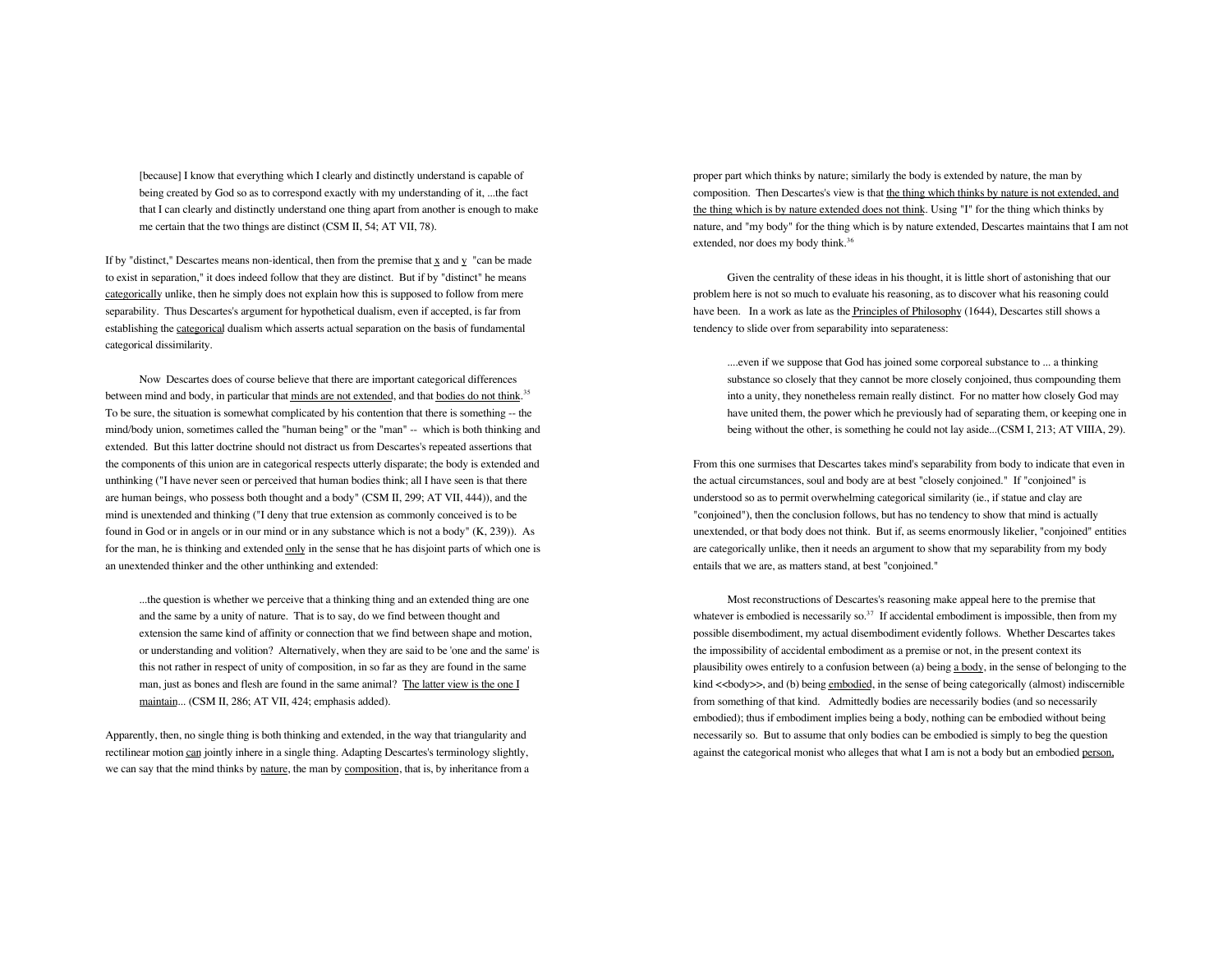whose categorical properties are (approximately) those of a certain thinking body, but with modal characteristics all its own.

Nothing remains for Descartes but a last-ditch appeal to the idea that thought excludes extension, ie., that nothing can possess both "by nature."<sup>38</sup> Since I undoubtedly think, it would follow that I am not extended. Some slight evidence that Descartes is attracted to this reasoning comes from his response to a 1647 pamphlet published by his former disciple Regius, Regius remarks that:

.....if we are to follow some philosophers, who hold that extension and thought are attributes which are present in certain substances, as in subjects, then since these attributes are not opposites but merely different, there is no reason why the mind should not be a sort of attribute co-existing with extension in the same subject, though the one attribute is not included in the concept of the other.......(CSM I, 294-5; AT VIIIB, 342-3).

#### Descartes replies that if we are talking about

......attributes which constitute the natures of things, it cannot be said that those which are different, and such that the concept of the one is not contained in the concept of the other, are present together in one and the same subject; for that would be equivalent to saying that one and the same subject has two different natures -- a statement that implies a contradiction, at least when it is a question of a simple subject (as in the present case) rather than a composite one (CSM I, 298; AT VIIIB, 350).

(Cf., also CSM II, 159; AT VII, 227). Apparently, then, whatever is both thinking and extended must be composite:

A composite entity is one which is found to have two or more attributes, each one of which can be distinctly understood apart from the other. For, in virtue of the fact that one of these attributes can be distinctly understood apart from the other, we know that the one is not a mode of the other, but is a thing, or attribute of a thing, which can subsist without the other. A simple entity, on the other hand, is one in which no such attributes are to be found.....[Hence] that which we regard as having at the same time both extension and thought is a composite entity, namely a man -- an entity consisting of a soul and a body (CSM I, 299; AT VIIIB, 350-1).

Ignore as irrelevant the question why a composite of soul and body should be expected to inherit thought and extension, strictly understood, from its thinking and extended parts (or why, if it did, its unthinking and unextended parts should not equally confer on it thoughtlessness and unextension!). Our problem is much more basic. If by a "composite" entity, Descartes means a subject of distinctly comprehensible attributes, then that reduces his complaint against Regius, that whatever has distinctly comprehensible attributes is composite, to the triviality that whatever has distinctly comprehensible attributes, has them. To restore the complaint's substance, "composite" needs to be returned to its original meaning, namely "divisible into disjoint parts." But now the same old worries recur. How does Descartes know that only what is divisible into disjoint parts can possess both thought and extension? What is the argument which rules it out that some things, for example, people, are thinking and extended by nature, that is to say, otherwise than by separate inheritance from categorically disparate components?<sup>39</sup>

Obviously it would be disappointing if Descartes had to resort here to a neo-scholastic prejudice according to which every undivided entity must be characterized by a single fundamental nature, of which all of its other (non-transcendental) properties are modes. For positive argument, he seems driven back on his apparent conviction that nothing is conceivable as thinking and extended, except by postulating a separation of that thing into purely extended and purely thinking parts; in a word, that nothing is conceivable as thinking and extended by nature.<sup>40</sup> Whatever the precise bearing may be of inconceivability on impossibility (this is something we have not discussed), the problem with this lies elsewhere: it is simply not obvious, if it ever was, that nothing is conceivable as by nature both thinking and extended. In the Essay Concerning Human Understanding, Bk. 4, Ch. 3, Part 6, John Locke proposes that it is

not much more remote from our comprehension to conceive that God can, if he pleases, superadd to matter a faculty of thinking, than that he should superadd to it another substance with a faculty of thinking.

From the ensuing controversy it emerges that Locke was at any rate not simply wrong about this, even for his own time.<sup>41</sup> Even if subsequent discussion has done little to relieve the obscurity of bodily thought, it has tended to confirm Locke's judgment that the combination is not strictly inconceivable. But then I am still without a reason to believe that I am not extended, or that my body does not think.

#### References and Abbreviations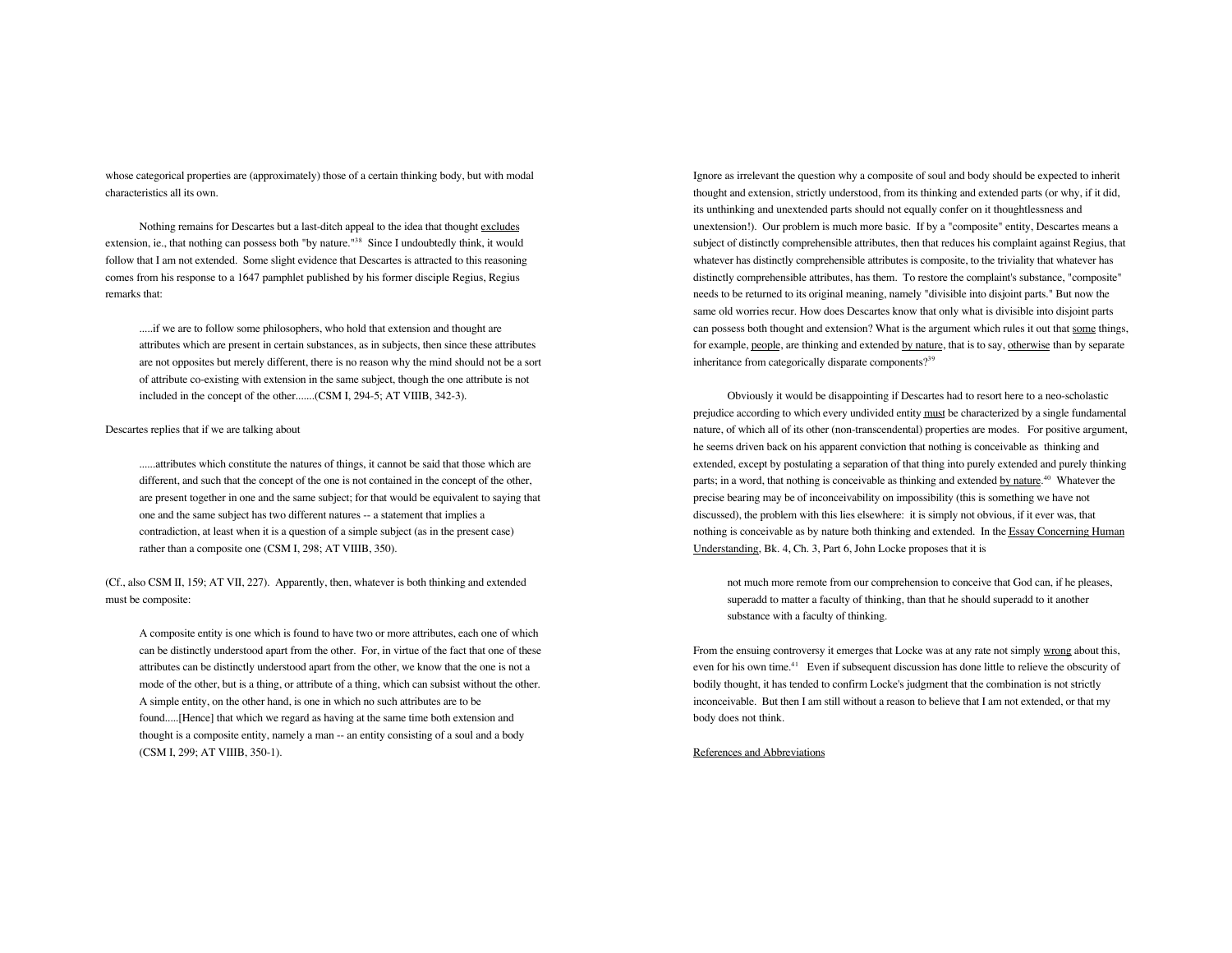C. Adam and P.Tannery, ed., Oeuvres de Descartes (Paris: Vrin/C.N.R.S 1964-76) (= AT)

- J. van Cleve, "Conceivability and the Cartesian Argument for Dualism." Pacific Philosophical Quarterly 64 (1983)
- J. Cottingham, R. Stoothoff, & D. Murdoch, ed., The Philosophical Writings of Descartes (I, II) (Cambridge: Cambridge University Press 1985) (= CSM)
- J. Cottingham, ed., Descartes's Conversation with Burman. (Oxford: Clarendon Press 1976)  $(= CB)$
- M. Hooker, "Descartes's Denial of Mind-Body Identity," in Hooker, ed., Descartes: Critical and Interpretive Essays (Baltimore: Johns Hopkins 1978)
- A. Kenny, ed., Descartes: Philosophical Letters (Minneapolis: University of Minnesota Press 1981)  $(= K)$
- S. Kripke, "Identity and Necessity," in Schwartz, ed., Naming, Necessity, and Natural Kinds (Ithaca: Cornell University Press 1977)
- L. Loeb, From Descartes to Hume: Continental Metaphysics and the Development of Modern Philosophy (Ithaca: Cornell University Press 1981)
- \_\_\_\_\_\_\_,"The Priority of Reason in Descartes," Philosophical Review 99 (1990)
- H.T. Mason, ed., The Leibniz-Arnauld Correspondence (Manchester: Manchester University Press  $1967$  (= LAC)
- S. Schiffer, "Descartes On His Essence," Philosophical Review 85 (1976)
- S. Shoemaker, "Embodiment and Behaviour," in Shoemaker, Identity, Cause, and Mind (New York: Cambridge University Press 1984)
- \_\_\_\_\_\_\_\_, "Immortality and Dualism," op. cit.
- \_\_\_\_\_\_\_\_, "On an Argument for Dualism." op. cit.

B. Thomas, "Abstraction and Complete Things" (University of Michigan)

\_\_\_\_\_\_\_\_, "Conceivability and the Real Distinction" (University of Michigan)

B. Williams, Descartes: The Project of Pure Enquiry (New Jersey: Humanities Press 1978)

S.Yablo, "Identity, Essence, and Indiscernibility," Journal of Philosophy 84 (1987)

J. Yolton, Thinking Matter (Minneapolis: University of Minnesota Press 1983)

1

\* This paper is dedicated to the memory of George Myro; an early version was read at the George Myro Memorial Conference at UC Berkeley, and a later version at the University of Arizona. Thanks to George Bealer, Paul Boghossian, Janet Broughton, David Copp, Sally Haslanger, Keith Lehrer, Louis Loeb, Vann McGee, Joe Mendola, Sarah Patterson, Larry Sklar, Barry Stroud, William Taschek, Bruce Thomas, David Velleman, Ken Walton, and two anonymous readers for questions, discussion, and advice.

<sup>1</sup> Not that this has gone entirely unnoticed. Observing that not only modal but even temporal differences "establish that a statue is not the hunk of stone, or the congery of molecules, of which it is composed," Kripke allows that "mere non-identity.......may be a weak conclusion" ("Identity and Necessity," 101). That is putting it mildly. That people were not identical to their bodies was supposed to be a powerfully antimaterialistic result; but in fact it is compatible with people being as closely bound up with their bodies as statues are with the hunks of matter which compose them! <sup>2</sup>For the development of this possibility, see Shoemaker, "Embodiment and Behavior," "Immortality and Dualism," and "On an Argument for Dualism."

<sup>3</sup> "Thought. I use this term to include everything that is within us in such a way that we are immediately aware of it." (CSM II, 113; AT VII, 160). More needs to be said about "immediate awareness" to rule it out that I am directly aware, eg., of whether my legs are crossed, but this is not a problem I take up here.

4 For more on the categorical/hypothetical distinction, see Yablo, "Identity, Essence, and Indiscernibility."

<sup>5</sup> Obviously I disagree with Bernard Williams when he says that it "expresses the Real Distinction in its strongest form" to assert the necessitation of  $(1)$ , ie., to say that I am necessarily not identical with my body (Descartes, 117). Assuming that Leibniz's Law holds necessarily, the same can be said of a statue and the hunk of clay which makes it up; for necessarily the one has different modal properties, e.g., being essentially a statue, than the other. Since Kripke, most metaphysicians treat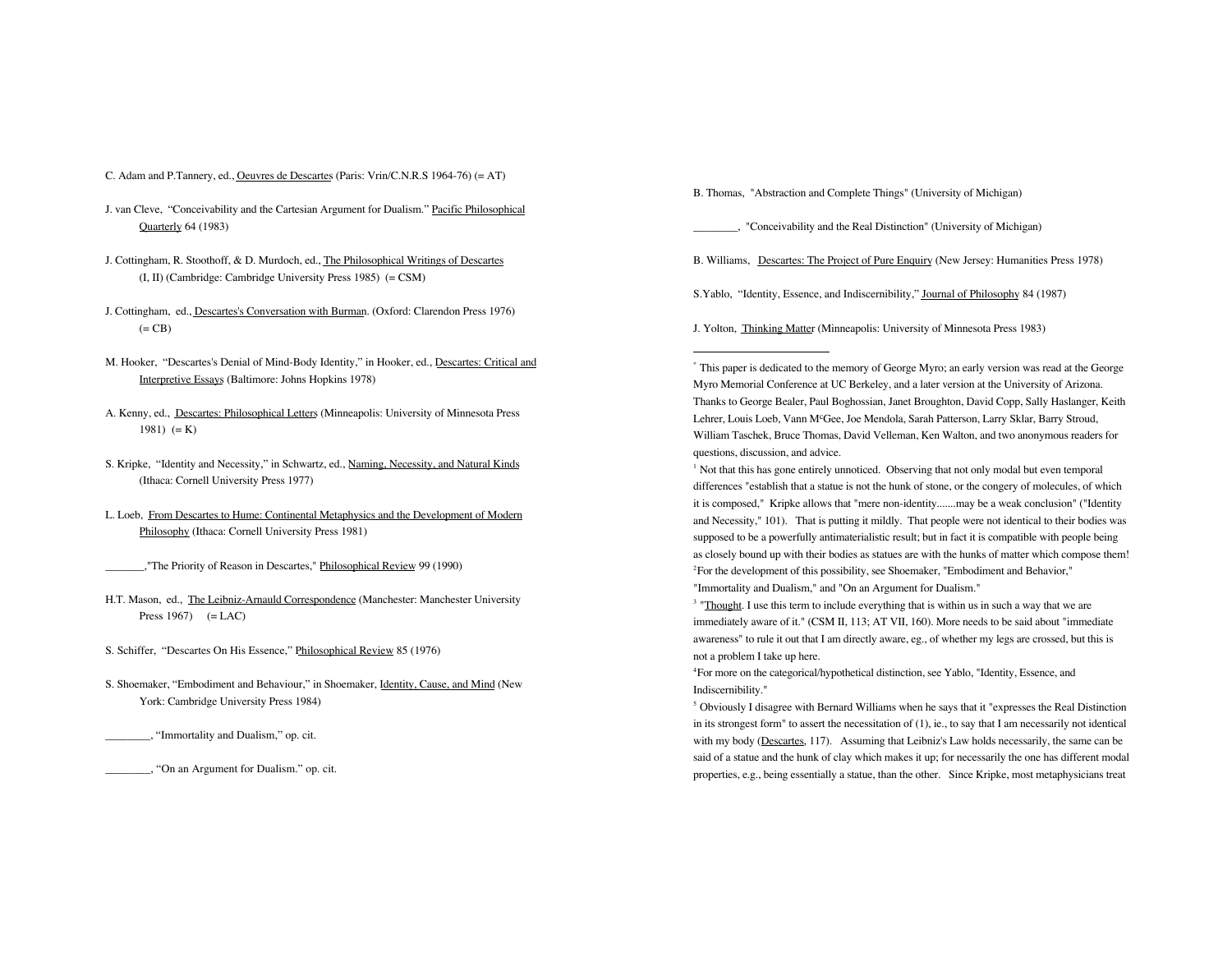(non-)identity theses as equivalent to their necessitations; if they are right, then what Williams calls the strongest form of the real distinction is actually the weakest (or equivalent to it). Certainly it is far weaker than the claim that necessarily self and body have fundamental categorical differences (this is the necessitation of (6) and/or (7)).

<sup>6</sup> In interpreting the quoted passage, I follow the usual practice of disallowing any essential role to God's omnipotence. If we are to take seriously Descartes's doctrine of God's free creation of the eternal truths, God can create anything apart from anything, even x apart from x; and this without regard to what we may or may not find conceivable. Since that doctrine renders irrelevant conceivability considerations which Descartes clearly sees as crucial, and lends itself to the derivation of conclusions much stronger than he would accept, there is no option but to discount it in the present context. Having done so, the divine power to create x without y essentially converges on the metaphysical possibility of x without y. (Cf., Descartes's remark in the "Geometrical Exposition of the Meditations" that "...I introduce the power of God as a means to separate mind and body not because any extraordinary power is needed to bring about such a separation but because the preceding arguments have dealt solely with God, and hence there was nothing else I could use to make the separation" (CSM II, 120; AT VII, 170), and in the "Sixth Replies" that "to occur 'naturally' is nothing other than to occur through the ordinary power of God, which in no way differs from his extraordinary power -- the effect on the real world is exactly the same" (CSM II, 293; AT VII, 435).)

7 "Immortality and Dualism," 155.

 $\overline{a}$ 

<sup>8</sup> Certainly this is how Descartes read Arnauld's use of "adequate," and most modern commentators have agreed. However true Arnauldian adequacy may be a subtler affair than Descartes appreciated (see Bruce Thomas, "Conceivability and the Real Distinction").

<sup>9</sup> To complete the irony, something uncomfortably like this Arnauldian point is put to Arnauld by Leibniz himself: ".....although it is easy to judge that the number of feet in the diameter is not contained in the concept of a sphere in general, it is not so easy to judge with certainty......whether the journey which I plan to take is contained in the concept of me, otherwise it would be as easy to be a prophet as to be a geometer...." (LAC, 59). Leibniz thinks that individual concepts frameable by finite minds are rarely adequate, much less certifiably adequate. From this it seems to follow that we must view all our conceivability intuitions with extreme suspicion. Nevertheless, Arnauld confidently asserts that he knows that he might not have taken the journey.

<sup>10</sup> Cf., CSM I, 210, AT VIIIA, 25, for the problem about God. Even putting that problem to one side, the definition of substance in terms of capability for unaccompanied existence is still misleading, since a substance is always accompanied by its primary attribute and modes thereof. The natural remedy is to define a substance as an entity which can exist without other substances; however, that would be circular. Some have suggested using another Cartesian notion of substance, that of property-bearer, to give a non-circular definition of the first (cf., Loeb, From Descartes to Hume, 94)

 $\overline{a}$ 

<sup>11</sup> Understanding complete things in this way sheds some light on Descartes's otherwise enigmatic remarks about "incomplete substances," e.g., "a hand is an incomplete substance when it is referred to the whole body of which it is a part; but it is a complete substance when it is considered on its own. And in just the same way the mind and the body are incomplete substances when they are referred to a human being which together they make up. But if they are considered on their own, they are complete" (CSM II, 157; AT VII, 222). On the other hand, pursuing the Aristotelian resonances of this and similar passages, one might well arrive at a richer notion of "complete thing" than that suggested here, e.g., entity with an "internal principle of activity" (see, for example, Metaphysics VII.10 and De Anima II.1).

<sup>12</sup>In these remarks about abstraction, I am greatly indebted to Bruce Thomas's "Abstraction and Complete Things."

<sup>13</sup> Notice how this account preserves the distinction, on which Descartes so much insisted (CSM II, 155-6; AT VII, 220-1), between understanding something adequately, that is, in terms of "absolutely all the properties which are in the thing," and understanding it completely . To understand x, qua **P**, in a complete manner, is not to know everything about it, but only enough so that, at least from the subjective perspective,  $\bar{x}$  does not appear to need more than what you know about in order to exist. Thus if adequate ideas embrace all of a thing's properties, then complete ideas need not be adequate. (From the definition of completeness it admittedly follows that, at least from the subjective perspective, no property outside of **P** is essential to x, so that **P** will seem to give an upper bound on the set of x's essential properties. If to be adequate an idea needs only to include x's essential properties, then a complete idea of x will at least appear to the thinker to be adequate. Notice though that the thinker need not yet have any views about which of the properties in  $P$  are essential to  $\underline{x}$  and which accidental.)

<sup>14</sup> Although there may be a question whether Descartes is fully consistent in finding himself clearly and distinctly conceivable as possessing his thought properties exclusively. For his idea of God, together with certain principles revealed by the "natural light," proves God's existence as a non-deceiver, which implies in turn the reliability of his senses; whence his experience as of material objects outside himself guarantees their existence. But then how can he clearly and distinctly conceive himself with his actual thought properties, but without the properties that he possesses in virtue of his relations to the external material objects which sense reveals, e.g., the property of having a body? Perhaps the answer is that he conceives himself with no other intrinsic properties than his actual thought properties (additional extrinsic properties are allowed);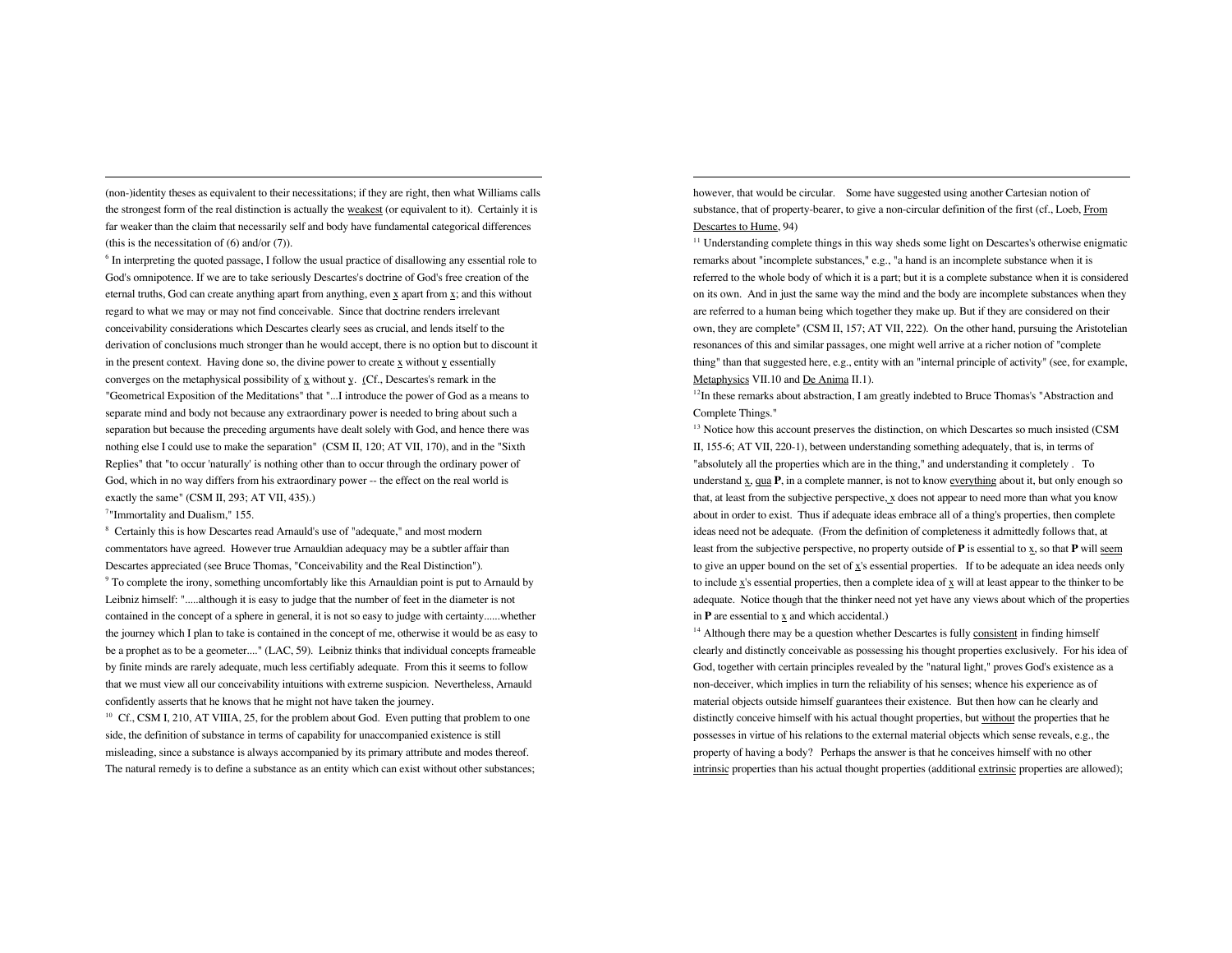or that he conceives himself in sole possession of thought properties other than those he possesses in actuality. But there is little textual basis for either suggestion, and both sit poorly with the quoted passage (among others). Thus Descartes's dualistic arguments and his antiskeptical arguments appear to be in some tension; and I am forced to ignore the latter in favor of the former. <sup>15</sup> Immediately one sees that what Descartes called the "transcendental" or "common" attributes (existence, duration, unity, etc.) will have to be allowed as exceptions. For I am not readily conceivable as, eg., lacking duration. Henceforth, "property" means non-transcendental property. <sup>16</sup> Specifically, if **P** is a set of genuine properties (= positive characteristics), then  $\overline{x}$  is a complete thing, qua possessor of  $P$  iff (a)  $\bar{x}$  is clearly and distinctly conceivable as possessing the (genuine) properties in **P** to the exclusion of all other (genuine) properties; and (b) only if it possesses (genuine) properties beyond those in **P** can x fail to be alone.

 $\overline{a}$ 

<sup>17</sup> Read this not as an analysis, but only a partial explication, of conceiving; the idea is to give some indication of what my conceiving it as possible that p adds to its merely seeming to me as if it was possible that p (as it might if I was reliably informed that p was possible). Among the many questions which I leave open are: what is the precise relation between conceiving (it as possible) that p, and believing that it is possible that p? and, is conceiving to be understood as a non-modal attitude which (sometimes) takes possibly, p as its propositional content, or an intrinsically modal attitude which takes p as propositional content ? Without prejudice to this latter question, we use "conceive that p" and "conceive it as possible that p" as synonyms; both indicate an act that is veridical if, and only if, it is possible that p (analogously, we can agree that the denial that p is correct iff it is not the case that p, without settling whether denying that p is believing that it is not the case that p). In this respect, our usage may differ from that of Descartes, who seems willing, at times, to distinguish between conceiving that p, and conceiving that p is possible (CSM I, 299; AT VIIIB, 351-2).

<sup>18</sup> Two remarks. First, on this reading, there is little real prospect of an absolutely clear and distinct conception of the possibility that p, but only of a conception appropriately and sufficiently clear and distinct to allay anxieties about incoherence (notice that Descartes regularly treats clarity and distinctness as matters of degree, eg., at CSM II, 22, 24; AT VII, 33, 35). Second, Descartes's view that there can be clarity without distinctness, but not conversely (CSM I, 208; AT VIIIA, 22), fits naturally with our account; an unclear conception, because it is silent about how certain matters stand, must be indistinct, since it would be incoherent to suppose that they stood in no way. Nevertheless, it is convenient to follow Descartes in treating clarity and distinctness as separate requirements.

<sup>19</sup> Admittedly there is a question, already alluded to, how Descartes hopes to reconcile this conviction with his argument for an external world; despite their enormous differences, Descartes, no less than Kant, thinks he sees an unobvious entailment from his subjective condition to external material objects (see note 14).

 $\overline{a}$ 

<sup>20</sup> Keep in mind that, unless Descartes can be faulted for not anticipating revolutionary developments to come, it was not *unreasonable* for him to claim distinctness for his selfconception as purely thinking thing; and also that there is no consensus, even among contemporary philosophers aware of those developments, that Cartesian solipsism is latently incoherent. In any case, the usual charge against Descartes's argument is not that he was wrong, or irresponsible, to claim consistency for his self-conception as purely thinking thing, but that he was wrong to think that such a claim could bear in any convincing way on his aptitude for purely mental existence.

<sup>21</sup> Sometimes "conceivable" is used "factively," so that from p's conceivability as possible, its possibility follows. On this usage, I did not conceive it as possible that the town's barber should shave all and only non-self-shavers; I only seemed to do so. As I use "conceivable," that p is conceivable amounts roughly to its seeming to be conceivable in the first sense. <sup>22</sup> See Loeb, "The Priority of Reason in Descartes."

 $2<sup>3</sup>$  Cf. K, 123: "I am certain that I can have no knowledge of what is outside me except by means of the ideas I have within me.....But I think also that whatever is to be found in these ideas is necessarily also in the things themselves" (emphasis added). Notice too that Descartes considers the argument from his ideas of self and body to be acceptable by ordinary standards even without the invocation of God's veracity: "....had I not been looking for greater than ordinary certainty, I should have been content to show in the Second Meditation that the mind can be understood as a subsisting thing despite the fact that nothing belonging to the body is attributed to it, and that, conversely, the body can be understood as a subsisting thing despite the fact that nothing belonging to the mind is attributed to it. I should have added nothing more in order to demonstrate that there is a real distinction between the mind and the body, since we commonly judge that the order in which things are mutually related in our perception of them corresponds to the order in which they are related in actual reality" (CSM II, 159; AT VII, 226). (See also CSM II, 272ff.; AT IXA, 207ff.)

<sup>24</sup> Traditional conceptualism about modal truth might provide one such justification, but other forms of anti-realism could also serve. Neither is anti-realism forced on us; there are options in the theory of knowledge as well. The account in the text is meant to be neutral between these various possibilities, and indeed to allow that none of them is finally convincing. The problem of justifying reliance on our faculties is quite general, and the potential solutions similar, and similarly unsatisfying, across faculties (e.g., perception, memory, logical and mathematical intuition). Obviously it is not, and could not be, our policy to postpone assent to a faculty's deliverances until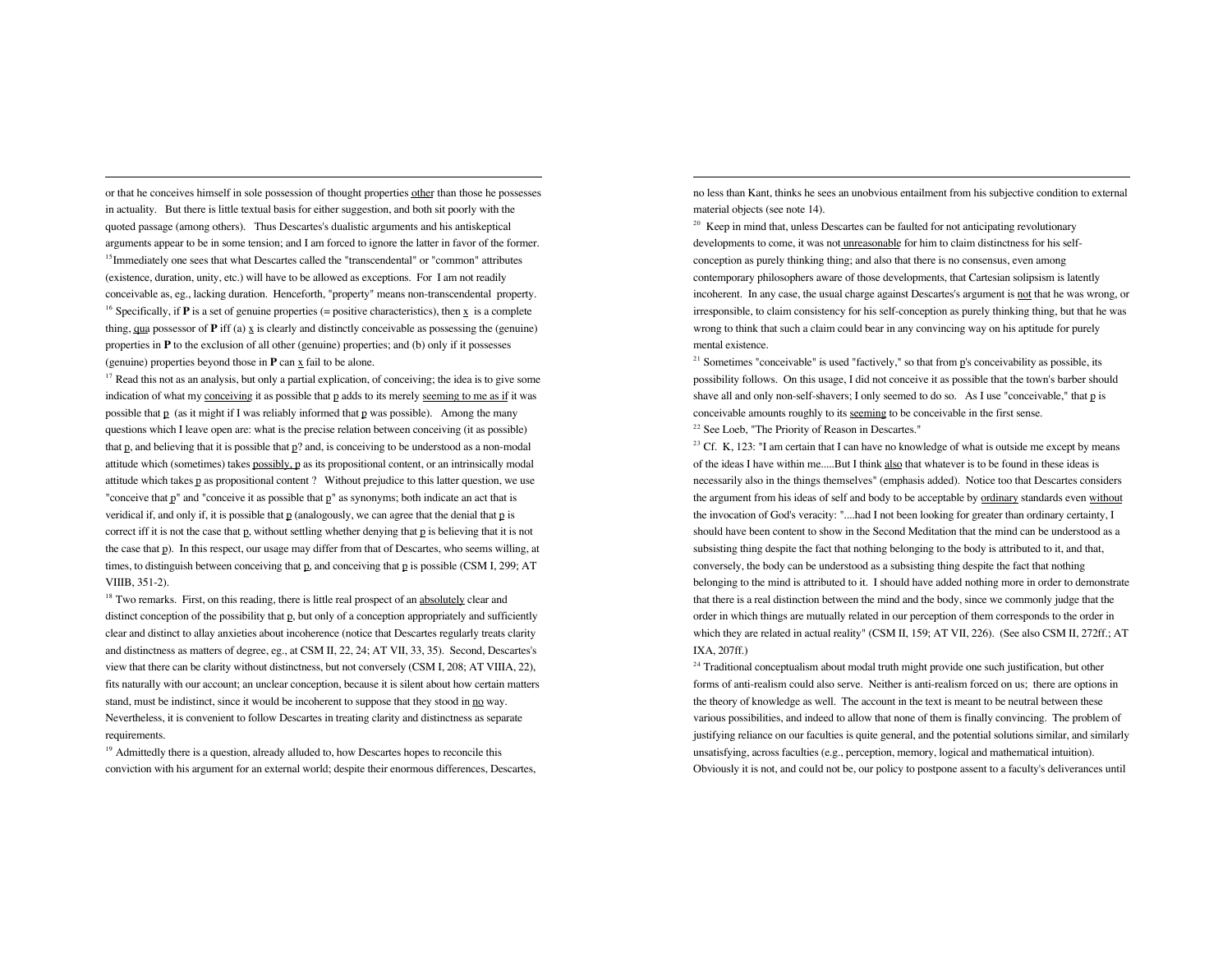its reliability is philosophically assured. (In any case, the complaint against Descartes has always been that his appeal to conceivability involves certain specific errors, in light of which the proposed conclusion cannot be drawn in this case; it should not be allowed to degenerate into a general modal skepticism according to which we are never justified in relying on conceivability considerations, and so never justified in regarding the non-actual as possible.)

 $\overline{a}$ 

<sup>25</sup> Although such a claim might well be correct, I do not claim that all modal error whatsoever fits the model (indeed, I leave it open that there might, in principle, be absolutely undetectable modal errors, to which, a fortiori, the model would not apply); my concern is more with the assertability, than the truth, of "x is mistaken in conceiving it as possible that p." Neither, though, do I believe that the suspicion of error is unreasonable, unless there is reason to suspect that the model applies. For example, if one knows on independent grounds that p is impossible, or that the conceiver is unreliable, doubt is reasonable even without an explanation of how the conceiver may have gone wrong. What I do maintain is that normally, and in all the philosophically interesting cases, the critic's only serious option is to exhibit the conceiver's intuition as plausibly explained in terms of an earlier, and independent, error (the model then gives the form of this explanation).

<sup>26</sup> Perhaps this is why the gap between conceivability and possibility can seem so hard to appreciate from the first-person point of view. Intuitively, "I can conceive it, but it isn't really possible" has something in common with "I believe it, but it isn't really true." If the assertability of " $x$  can conceive that p, but it isn't possible that  $p$ " is connected, as I am suggesting, with the assertability (for some r) of "x believes that not-r, but r," then the reasons for the analogy become clearer.

<sup>27</sup> Following Kripke, many philosophers believe that (K) for all  $z$ , if  $\overline{z}$  is the zygote from which I actually derive, then I am necessarily derived from z. George Bealer observes that if (K) is independently credible, the proposition q that I derive from z (my actual zygote) looks like a defeater of my modal intuition; for q is independently credible, and given the independent credibility of (K), so, apparently, is the conditional proposition that if q, then  $\prod$  (I possess more than my thought properties). The problem is avoided if by "I could have

existed in a purely mental condition," I mean only that I could have existed in that condition over some considerable part of my life. Admittedly this response is superficial, if, as may appear, I am now open to a second "reduplication" argument of the sort typically offered for (K). But that argument, or so I claim, proves difficult to formulate.

<sup>28</sup> Not everyone agrees that I can conceive it as possible that Goldbach's conjecture is false. Some will see me as confusing conceivability as metaphysically possible with some sort of epistemological possibility, e.g., it is not known, or not knowable a priori that, not-p ; and others will claim to find a confusion between the conceivability of p, and its not being inconconceivable

(van Cleve, "Conceivability and the Cartesian Argument for Dualism"). To the former, let me say that although "conceivable" can be used to indicate epistemic possibility, what I mean by it is "conceivable as metaphysically possible." To the latter, my response is to question the existence of any sharp or principled distinction between its being conceivable, and its not being inconceivable, that p. Practically all conception is in some degree vulnerable to defeat; as the vulnerability increases, and our consciousness of it grows, we back off the "conceivability" claim and incline more and more to the "not inconceivable" formulation. But we do this in response to the gradual intensification of a concern that is never wholly absent, the concern that our intuition is liable to defeat by eventualities which we not yet in a position to rule out. In the example given, this concern is deeply felt, and that accounts for our admitted hesitation in calling it conceivable that Goldbach's conjecture should be false. But I submit that I feel the same sort of hesitation, to a lesser degree, in claiming the conceivability of a situation in which I exist but my car does not (skeptics should consult their TV listings for reruns of the situation comedy "My Mother the Car"). Having said that, I agree that in the Goldbach example we feel so much hesitation that the conceivability claim is at least tendentious. If anything, this strengthens my argument: the "ignorance" model extends the "denial" model only in cases where I simply cannot tell whether (q & (if q then  $\Box \neg p$ )); but in those cases, I am presumably reluctant, anyway, to claim that p is conceivable. Thus it is mainly in connection with uneasy conceivability intuitions that the "ignorance" model opens up new possibilities for criticism (this is a point I return to). <sup>29</sup> Someone might object that any consideration with the power to exhibit my unacceptance of the proposition that  $q$ , or that  $q$  only if  $p$  is impossible, as putting me out of touch with the facts, is,  $q$ ipso, not "independent of the issue under dispute" (since that issue is whether or not p is possible). But for s to be credible independently of the issue whether it is possible that p does not mean that s, if credible, cannot confer credibility on the thought that p is impossible; it means that s's credibility is not owing to the prior credibility of that thought. Undoubtedly the distinction here alluded to raises fascinating and difficult problems, but its reality seems unmistakable. For example, observation gives me evidence that this swan is black, and this then confers credibility on the thought that not all swans are white. But the fact that "this swan is black" would not be credible, if "not all swans are white" were not also credible, has no tendency whatever to show that the former owes its credibility to the latter; and it would be absurd to complain, on the ground that my observation is misleading if all swans are in fact white, that I have failed to supply a reason "independent of the issue" whether all swans are white, to think that this swan I am now looking at is black. So I see no in principle difficulty about finding reasons independent of the issue whether p is possible, for propositions which, if credible, would call p's possibility into question.

 $\overline{a}$